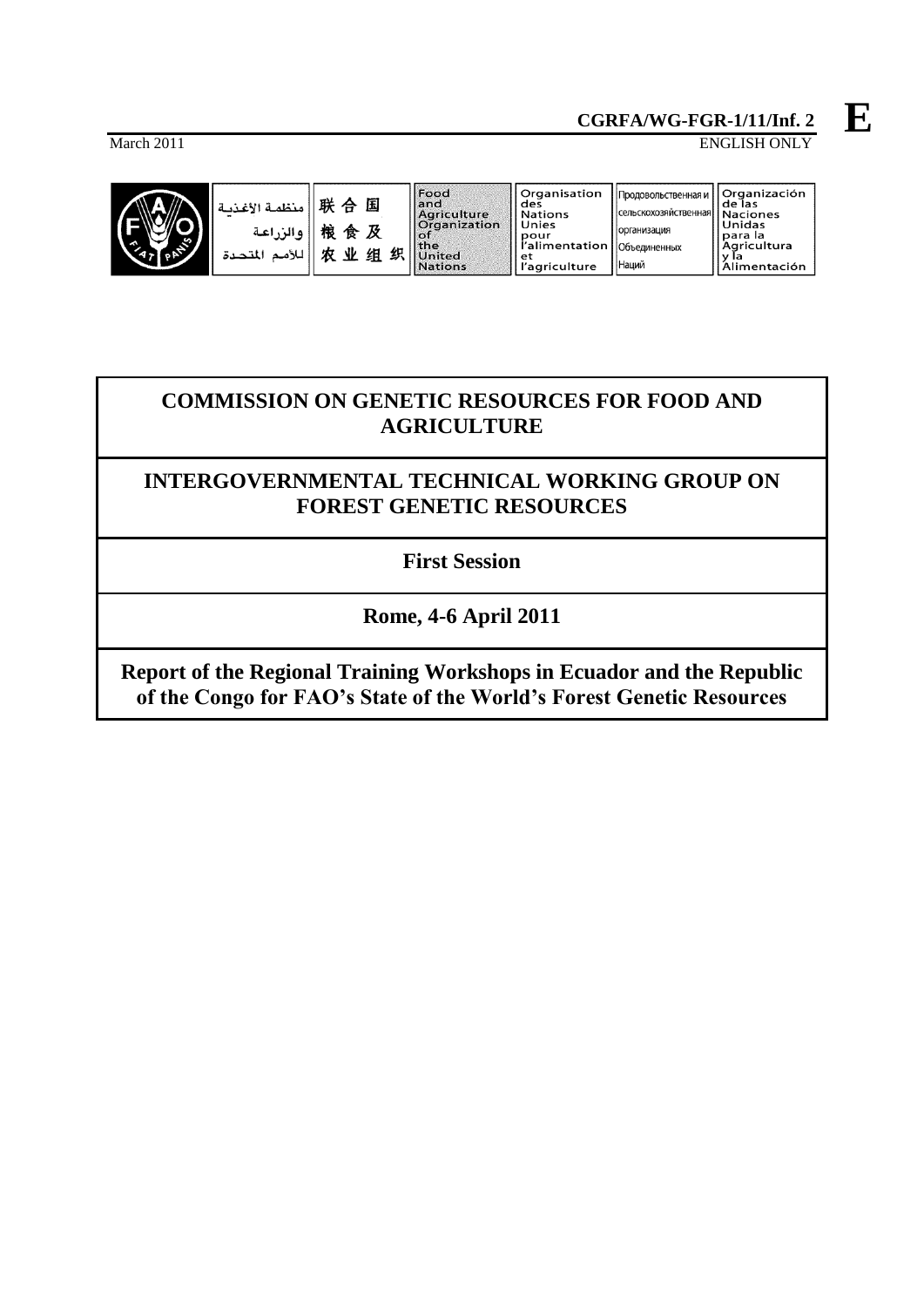

**Forestry Department Food and Agriculture Organization of the United Nations**

Forest Genetic Resources Working Papers

*Report of the Regional Training Workshops in Ecuador and the Republic of the Congo for FAO's State of the World's Forest Genetic Resources*

Prepared by:

Bioversity International Via dei Tre Denari 472/a, 00057 Rome, Italy

# **April 2010**

Forest Assessment, Management and Working Document FGR/80S Conservation Division FAO, Rome, Italy Forestry Department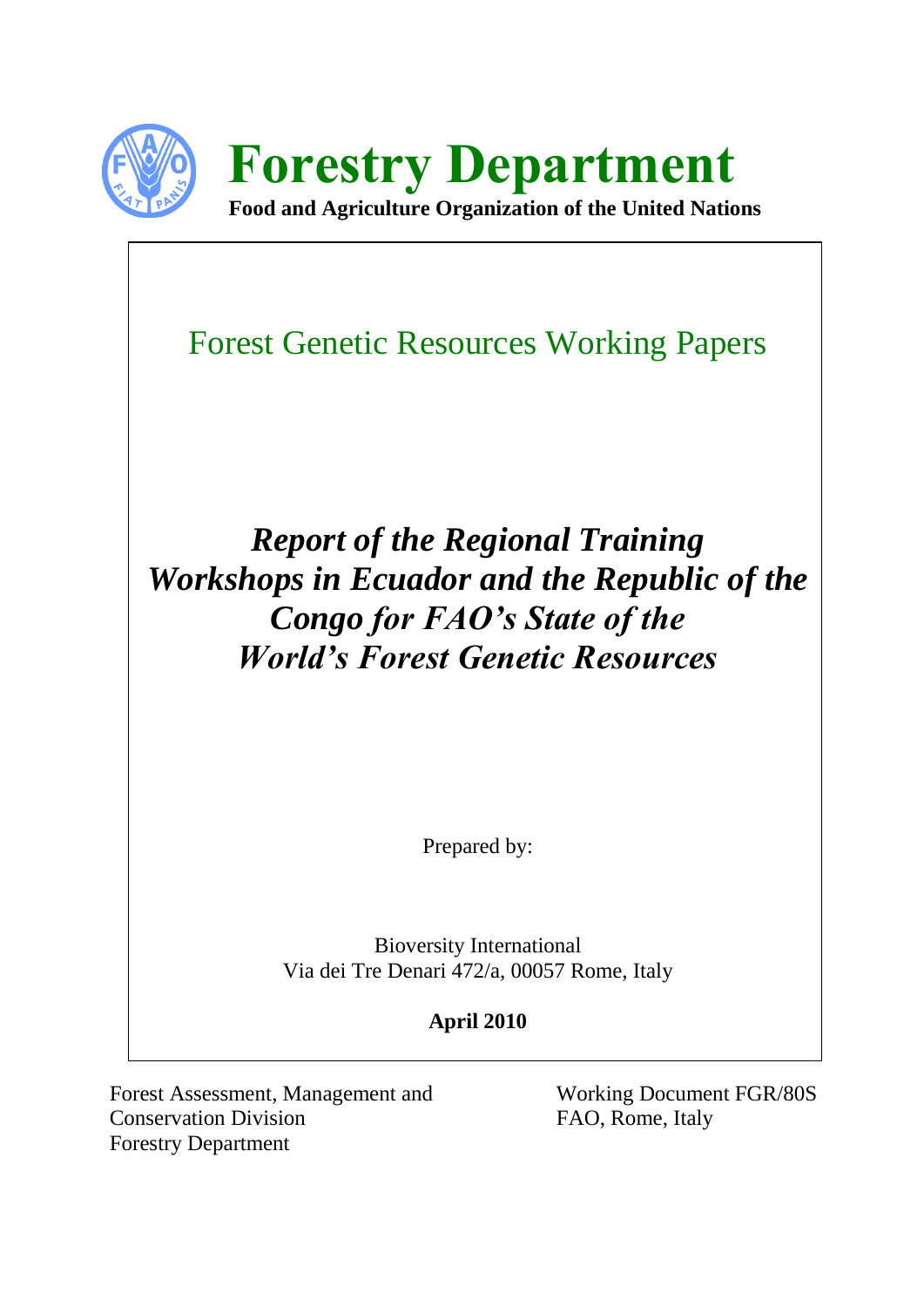#### **Disclaimer**

The Forest Genetic Resources Working Papers report on issues and activities in related to the conservation, sustainable use and management of forest genetic resources. The purpose of these papers is to provide early information on on-going activities and programmes and to stimulate discussion. The designations employed and the presentation of material in this publication do not imply the expression of any opinion whatsoever on the part of the Food and Agriculture Organization of the United Nations concerning the legal status of any country, territory, city or area or of its authorities, or concerning the delimitation of its frontiers or boundaries.

For further information please contact:

Oudara Souvannavong Senior Forestry Officer Forest Management Division Forestry Department FAO, Viale delle Terme di Caracalla 00100 Rome, Italy Fax: + 39 06 570 55 137 Email: oudara.souvannavong@fao.org

#### **For quotation:**

FAO and Bioversity International (2011). Report of the Regional Training Workshops for FAO's State of the World's Forest Genetic Resources. Forest Genetic Resources Working Papers, Working Paper FGR/80E. Forest Assessment, Management and Conservation Division. FAO, Rome.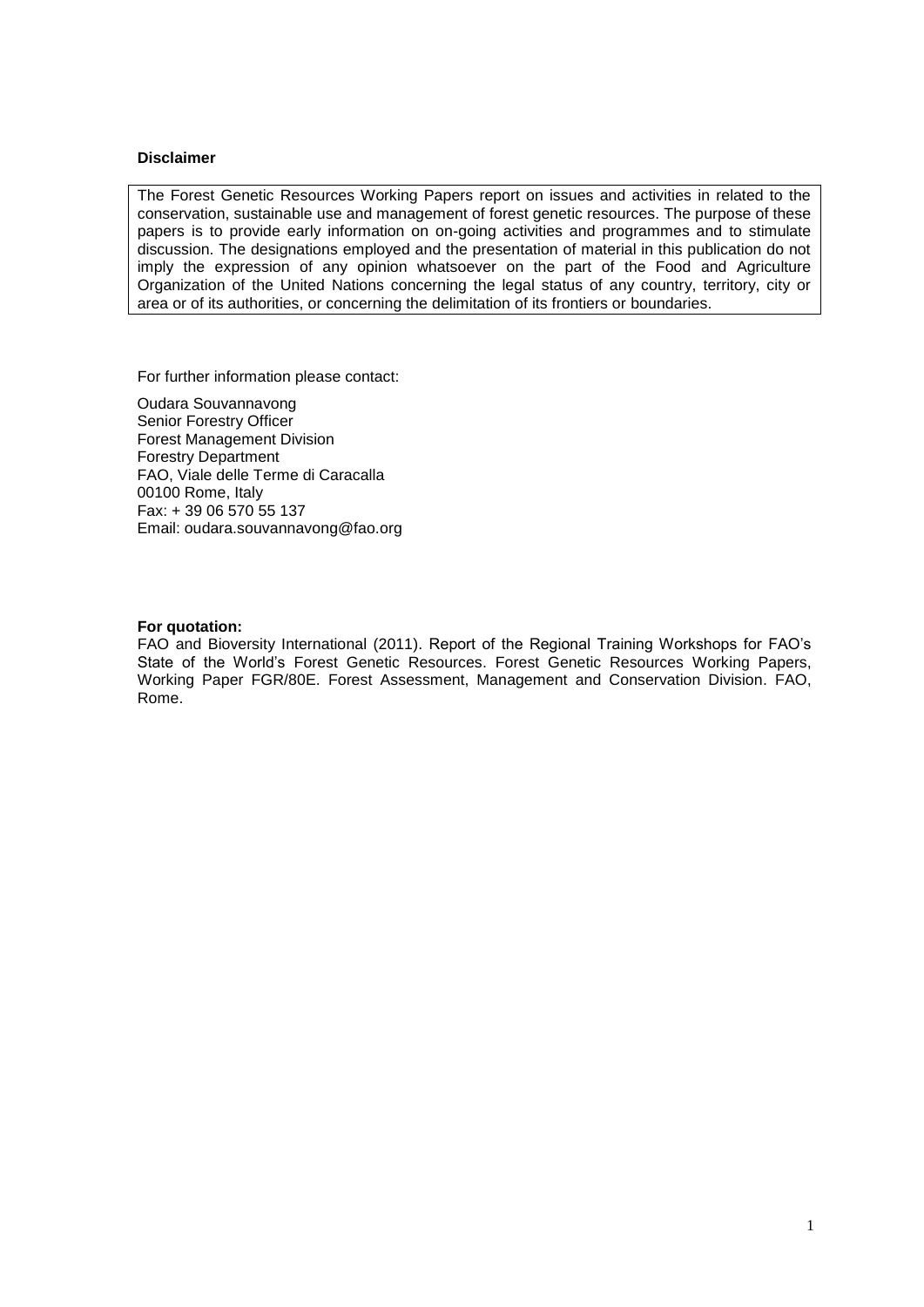# **TABLE OF CONTENT**

| Annex 3 – Programme of the Workshop in Brazzaville, Republic of the Congo |  |
|---------------------------------------------------------------------------|--|
|                                                                           |  |
|                                                                           |  |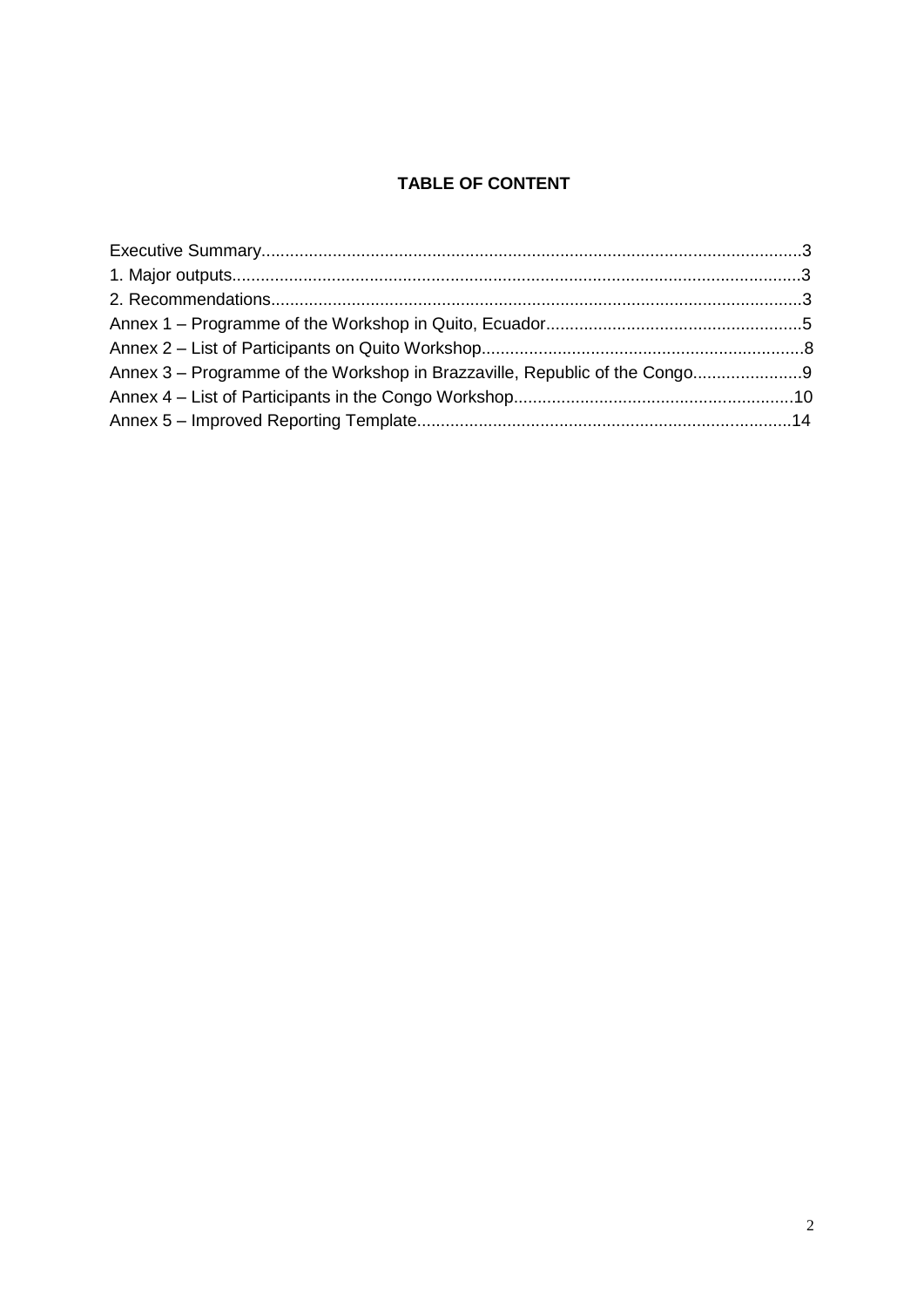# **Executive Summary**

The FAO has initiated the process of reporting on the "State of the World's Forest Genetic Resources" (SOW-FGR), as requested at the  $12<sup>th</sup>$  session of the Commission on Genetic Resources for Food and Agriculture (CGRFA Commission) in October 2009. The report is expected to be completed in 2013 and will largely consist of information provided by individual countries.

Two regional workshops were organised by Bioversity International with the joint objectives of providing information and training to representatives from countries in Latin America (Quito, Ecuador; 15-16 March 2010) and sub-Saharan Africa (Brazzaville, Congo; 25-26 March 2010); and testing the template that was developed jointly by FAO and Bioversity for collecting the information required from countries to complete the report.

Bioversity International developed the participant list jointly with FAO, relying on the two regional networks on forest genetic resources – LAFORGEN and SAFORGEN. Workshops included an overview of the SOW-FGR process, a discussion of thematic studies to be carried out and a hands-on practice session for developing country reports. Many useful comments were provided by participants in both workshops on the Country Report template and they have been incorporated into the template.

# **1. Major outputs**

Two workshops were organised: one in Quito, Ecuador on March 15–16 and the second in Brazzaville, Republic of the Congo on March 25–26, 2010. Participant lists were developed jointly by FAO and Bioversity International.

The Quito workshop was organised back-to-back with a LAFORGEN meeting, which guaranteed strong participation of country representatives. The programme is detailed in Annex 1. Bioversity scientists translated the Country Report template into Spanish before the meeting and contributed to facilitating the working sessions. There were 29 participants at the workshop (see Annex 2 for a full list of participants).

The programme for the Brazzaville workshop is detailed in Annex 3. Bioversity staff facilitated the exercises related to completion of Country Reports. The workshop in Brazzaville was attended by 26 participants (listed in Annex 4).

To meet their objectives, the workshops were designed to include hands-on practice sessions, and participants were encouraged to work in groups to begin mock completion of the Country Report template. Throughout this process, they were able to define sources of information for the various tables in the template – determining relative degrees of difficulty in accessing information, and which institutions must be involved in each country to provide complete information.

The workshops achieved their original goals of: (1) training national experts from Africa and Latin America, and increasing their capacity to prepare Country Reports on forest genetic resources (38 national and regional experts trained); and (2) improving the template that will be used to collect the information that will form the basis of the Country Reports.

The evaluation of the workshops by participants was generally positive. Recommendations for implementation and follow-up in the preparation of Country Reports were recorded in each workshop, and the template was modified to address concerns raised in each region. The improved template is included in Annex 5. Strong interest was expressed, especially in Latin America, in contributing to the SOW-FGR thematic studies, and potential contributors were listed for each relevant study.

# **2. Recommendations**

1. Both groups of participants (Latin America and Africa) consider the letter from FAO inviting country participation to be very important in identifying who will be involved in each country. It was recommended that a list of participants from the relevant workshop be sent to countries in each region along with the information that the participants were trained and will be resource persons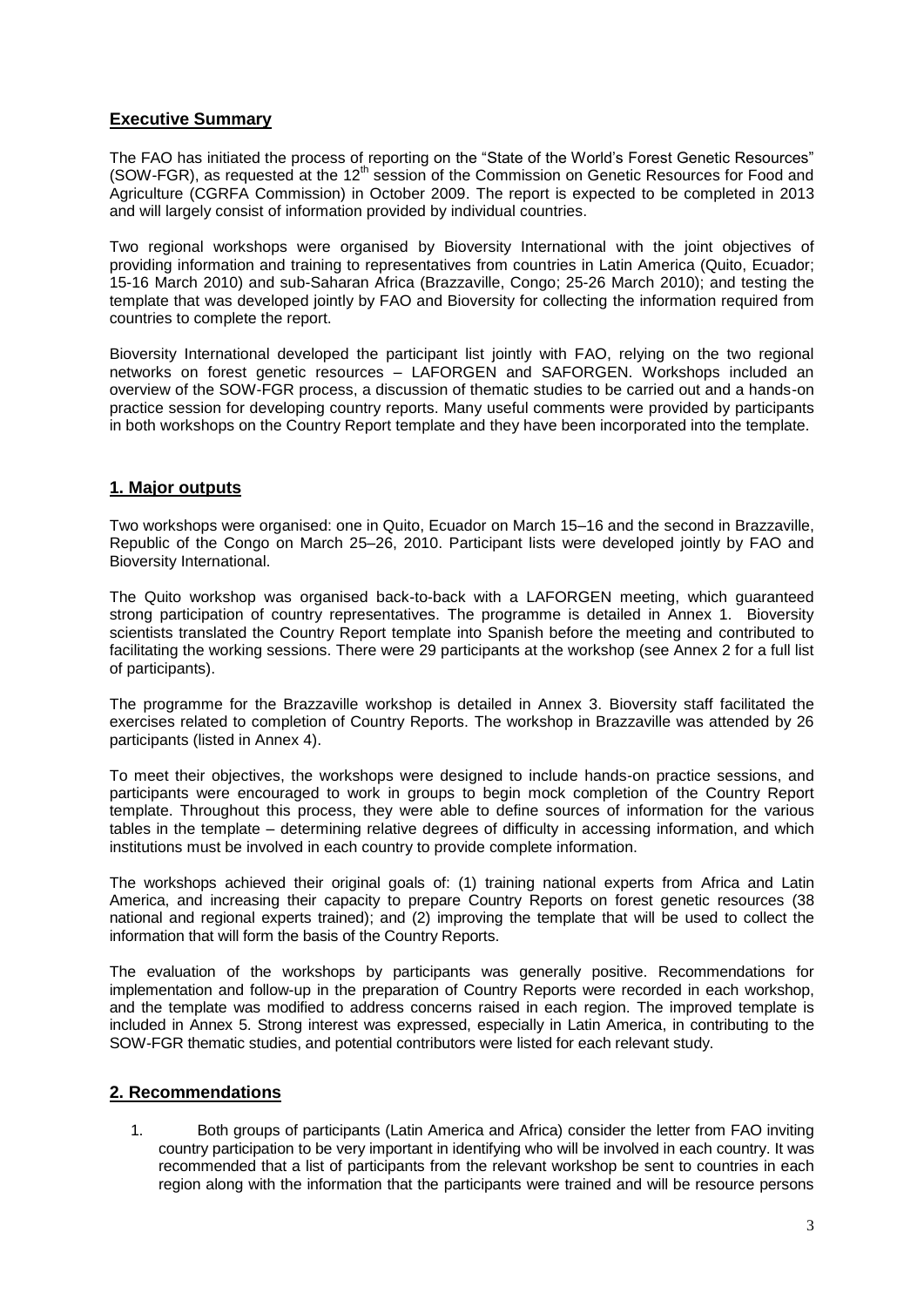for their countries. The institution where each participant works should receive a duplicate of the official letter sent by FAO to countries.

- 2. It is important that countries have ownership of the development of Country Reports and many countries in the two regions will require assistance in completing the reports. FAO will have to provide funding/support to facilitate production of high-quality reports.
- 3. There was much discussion in each region about which species to include, and there was agreement that it must be specified to some degree (trees and other woody plant species, for example) but countries should have the flexibility to present their own lists of priority species.
- 4. A wide variety of stakeholder organizations will need to provide complete information on forest genetic resources in each country. It will be very important for country focal points to bring stakeholders together at an early stage to ensure their involvement. It is also important, however, to ensure that the focus remains on genetic resources and is not diluted to include other aspects of biodiversity.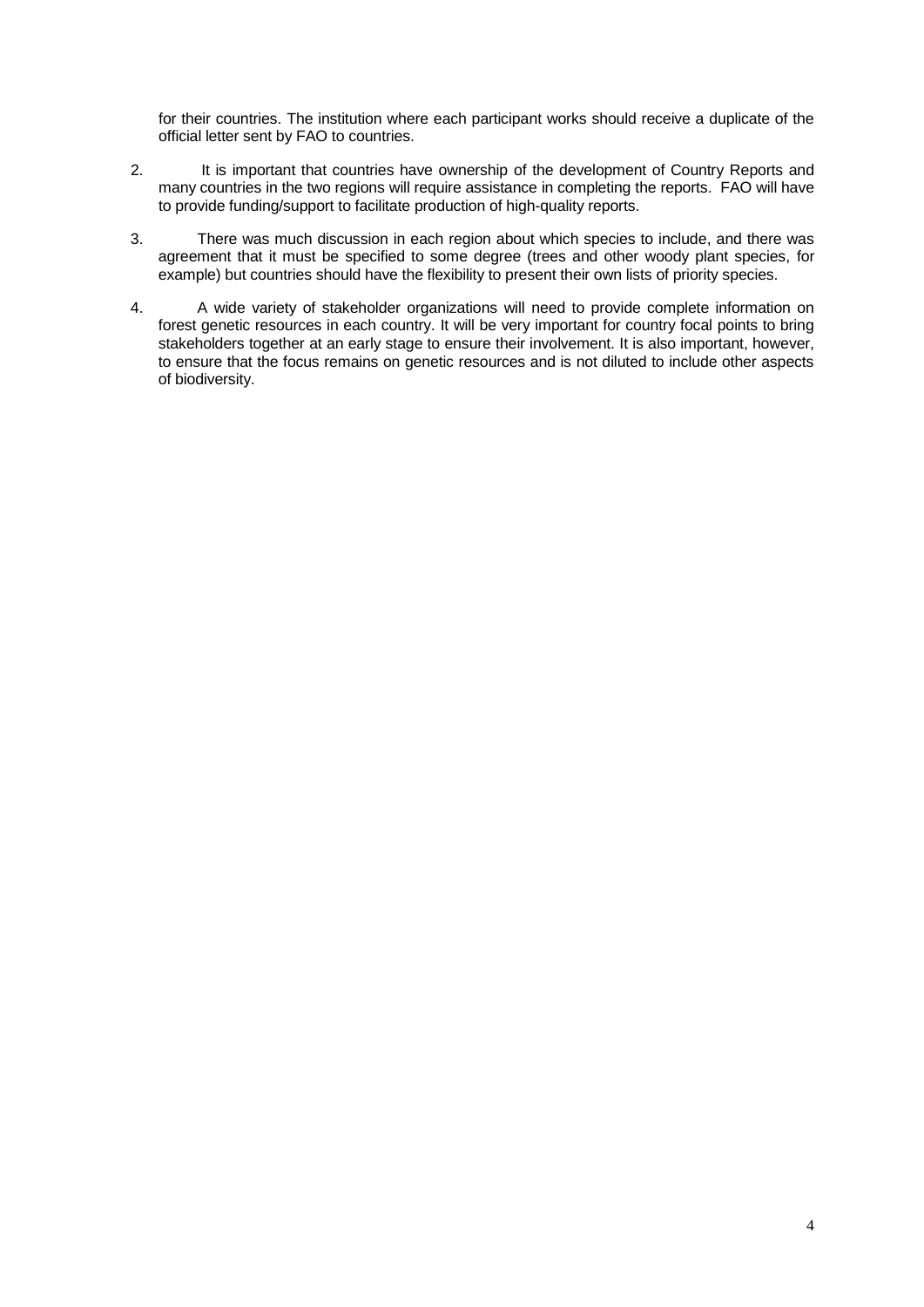# **ANNEX 1 – PROGRAMME OF THE WORKSHOP IN QUITO, EQUADOR**

# **Taller FAO sobre el Estado Mundial de los Recursos Genéticos Forestales. Informe de COFLAC sobre RGF para la Amazonía y III Reunión de LAFORGEN. HOTEL QUITO Av. González Suárez N 27 142 Quito, Ecuador, 15-19 de marzo de 2010**

Bioversity International, en conjunto con la Organización de las Naciones Unidas para la Agricultura y la Alimentación (FAO) y la Comisión Forestal para América Latina y el Caribe (COFLAC), han planeado el desarrollo de este taller en Recursos Genéticos Forestales para la región, el cual pretende tratar asuntos relacionados con el desarrollo del informe del estado mundial de los RGF, y el estado de los mismos para la cuenca Amazónica.

A través de la red LAFORGEN, la cual celebrará su III Reunión bianual, se ha convocado a un grupo de profesionales en el área forestal para que asistan a este taller. LAFORGEN es una comunidad de investigación colaborativa que, mediante el trabajo conjunto de diversos socios, apoya la conservación y utilización sostenible de la diversidad genética de especies forestales de América Latina, para mejorar los medios de vida de las comunidades dependientes de los bosques. Actualmente LAFORGEN cuenta con más de 122 miembros quienes representan aproximadamente a 75 instituciones de 20 países.

El equipo de Bioversity International co-organiza la realización de este evento gracias al auspicio del Instituto de Investigación y Tecnología Agraria y Alimentaria (CIFOR - INIA) de España y de FAO. Los objetivos planeados para este taller son:

- 1. Realizar un taller práctico sobre la iniciativa FAO del Estado Mundial de los RGF, a fin de comprender mejor el proceso de desarrollo de los reportes nacionales.
- 2. Contribuir en la realización del informe de COFLAC sobre los recursos genéticos forestales en la cuenca Amazónica, como documento insumo para el Estado Mundial de los RGF y para aumentar los lazos y la colaboración entre LAFORGEN y COFLAC.
- 3. Evaluar el estado de las actividades actuales y la estructura de LAFORGEN. Avances en apoyos institucionales a la red y balance de las actividades realizadas durante el período 2008 -2010.
- 4. Presentar una actualización detallada sobre los principales resultados y avances más significativos del proyecto MAPFORGEN.
- 5. Proyectar las actividades de LAFORGEN para el período 2010-2012.

#### **PROGRAMACIÓN – AGENDA Lunes, 15 de Marzo**

- **07:00** Desayuno. *Lugar: Comedor Hotel Quito (toda la semana)*
- **08:30** Apertura de la reunión y bienvenida. *Lugar: Salón Cayambe, Hotel Quito (toda la semana).* Palabras de bienvenida a cargo de la Dra. Judy Loo – Bioversity International, Dr. Gustavo Galindo – Ministerio del Ambiente de Ecuador y Dr. Oudara Souvannavong – FAO. Breve introducción de los participantes.
	- Establecimiento de la agenda a cargo de Dra. Barbara Vinceti.
- **9:15** Presentación general sobre el proceso del estado mundial de los recursos genéticos forestales.

Presentación general sobre los fundamentos, el alcance y el proceso de preparación del informe, a cargo del Dr. Oudara Souvannavong.

- Preguntas y discusión. **10:30** Receso - *coffee break*
- **11:00** Presentación de estudios temáticos a cargo de la Dra. Judy Loo. Discusión sobre estudios de interés para la región, prioridades, contribución/participación de
- América Latina, información sobre otras regiones.
- **12:30** Almuerzo. *Comedor Hotel Quito (toda la semana)*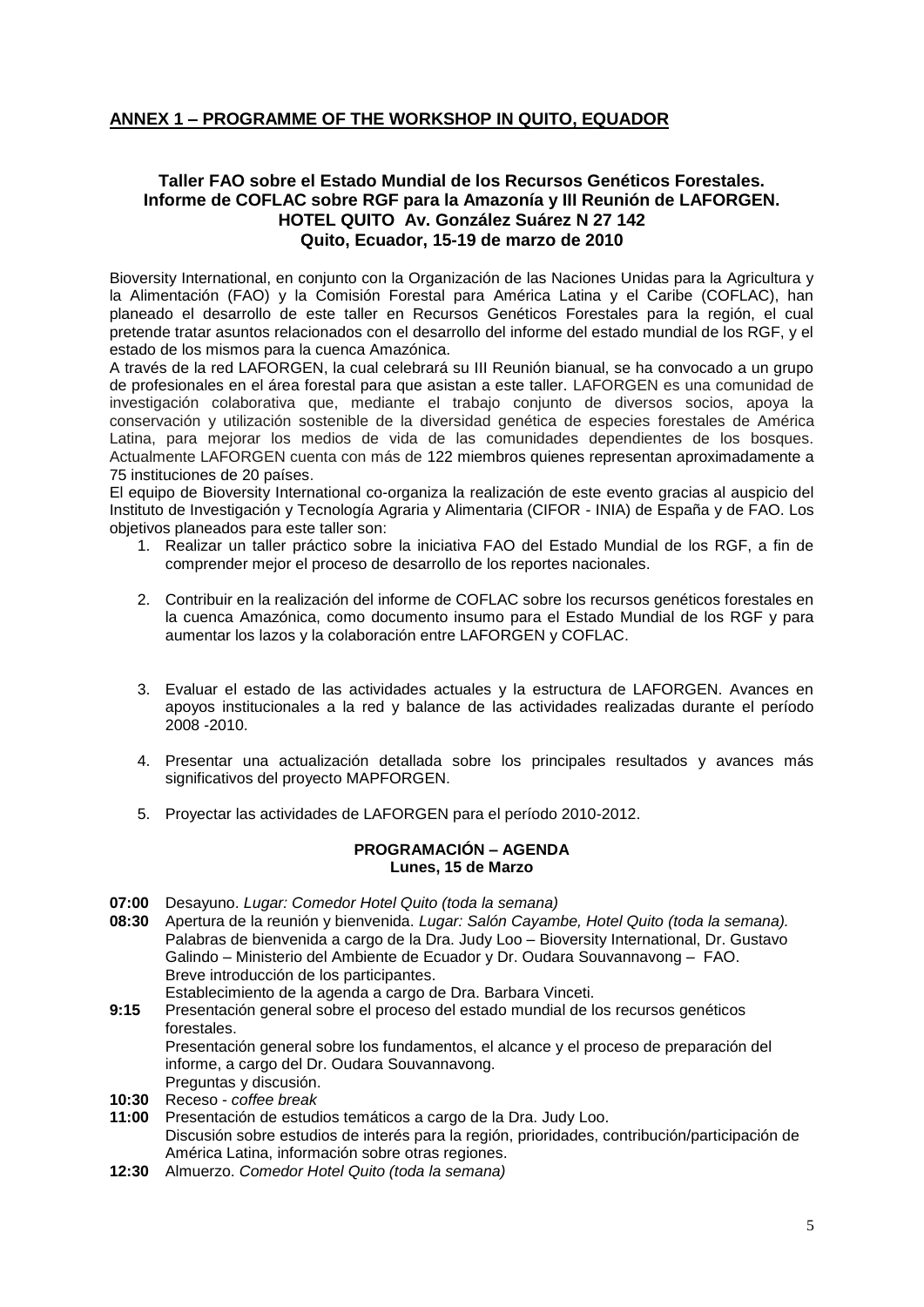**14:00** Taller práctico sobre la realización de informes de los países como insumo para el estado mundial de los RGF.

Presentación introductoria al taller a cargo del Dr. Oudara Souvannavong Presentación de las directrices para los informes de país a cargo de la Dra. Zohra Bennadji. Presentación de las bases del taller práctico a cargo de la Dra. Judy Loo (A través del ejercicio, los participantes identificarán la información disponible y faltante, el acceso a las fuentes de información, los obstáculos, los actores/partes involucradas y las características esenciales del proceso de preparación de los informes nacionales). Inicio del taller práctico (Posiblemente trabajo en grupos subregionales).

- **16:00** Receso *coffee break*
- **16:30-18:00** Continuación de la sesión anterior.

#### **Martes, 16 de Marzo**

- **07:00** Desayuno
- **08:30** Continuación y cierre del taller práctico.
	- Comentarios y recomendaciones para mejorar las directrices y el proceso propuesto. Discusión en plenaria.

Síntesis: principales necesidades para la preparación de los informes nacionales y vías para obtener apoyo en el proceso de preparación (oportunidades dentro de los programas nacionales, cooperación regional e internacional, etc.).

- **10:30** Receso *coffee break*
- **11:00** Informes de los países sobre los recursos genéticos forestales. Presentación del informe de Bolivia, Brasil, Colombia, Ecuador, Venezuela, a cargo de los delegados de cada país. Presentación de la red LAFORGEN
- **12:30** Almuerzo
- **14:00** Foro sobre la preparación del informe del estado de los RGF en la región amazónica, como documento insumo para la próxima reunión de COFLAC. Presentación del documento preliminar a cargo de Walter Palacios. Discusión y aportes. Sesión en plenaria.
- **16:00** Receso *coffee break*
- **16:30-18:00** Continuación y finalización de la sesión anterior. Conclusiones y compromisos. Próximas etapas hasta presentación del informe en la reunión de COFLAC

#### **Miércoles, 17 de Marzo**

- **07:00** Desayuno
- **07:30 – 13:00** Salida del Hotel Quito hacia el Valle de Quijos en la provincia del Napo-Amazonia. Este valle es una zona de colonización antigua, rodeada por tres áreas protegidas (Cayambe Coca, Antisana y Sumaco). Se visitarán las oficinas de la Reserva Ecológica Antisana del MAE, con acompañamiento del Dr. Taco del Ministerio del Ambiente. Participación en exposición y discusión grupal con técnicos de la Reserva para conocer sobre la gestión integrada de áreas protegidas en la Amazonia Ecuatoriana.
- **13:00** Almuerzo
- **14:30** Regreso al Hotel Quito.
- **19:00** Evento social, lugar de encuentro recepción del hotel.

#### **Jueves, 18 de Marzo**

- **07:00** Desayuno
- **08:30** LAFORGEN Actividades de Investigación. Presentación general sobre LAFORGEN. Estado actual de la Red y avances en las actividades y compromisos hechos durante la reunión en CATIE 2008, a cargo de Jesús Salcedo.
- **09:30** Presentación sobre el proyecto MAPFORGEN. Actualización del estado del proyecto a cargo de Maarten van Zonneveld.
- **10:30** Receso *coffee break*
- **11:00** Presentación de las actividades de investigación realizadas por los socios de LAFORGEN en el marco de MAPFORGEN (Duración de cada presentación 20 minutos).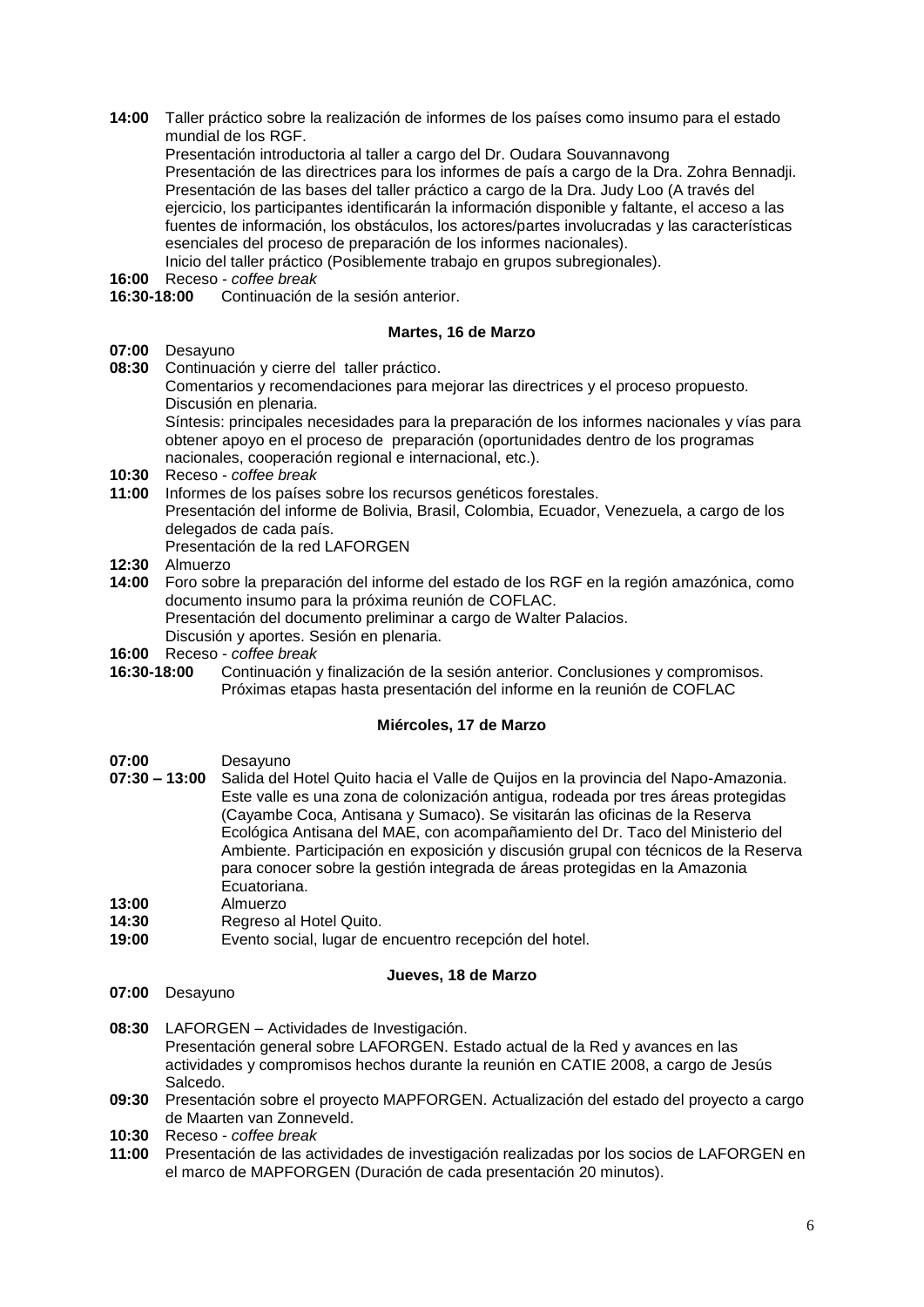Presentación del proyecto: "Distribución geográfica de la diversidad genética molecular de dos especies de Cedrela *(Cedrela lilloi y Cedrela balansae)* sujetas a severos procesos de degradación en la Selva Tucumano-Boliviana" a cargo del Dr. Luis Fornes. Presentación del Proyecto: "Diversidad genética en dos especies del género *Nothofagus* analizada a través de marcadores microsatélites" a cargo del Dr. Leonardo Gallo.

- **12:30** Almuerzo
- **14:00** Continuación de las presentaciones.

Presentación del proyecto: "Conectividad del paisaje y estructura genética del roble andino (*Quercus humboldtii*)" a cargo de Jesús Salcedo en nombre de Catalina Arias. Presentación del Proyecto: "Mapeo de la diversidad genética de *Picea chihuahuana* Martínez".

Actividades futuras dentro del proyecto MAPFORGEN. Presentación del plan de trabajo del proyecto para el periodo 2010-2011 a cargo de Maarten van Zonneveld y Jesús Salcedo.

**16:00** Receso - *coffee break*

#### **16:30-17:30** Comentarios sobre la sesión anterior, aportes y sugerencias.

#### **Viernes, 19 de Marzo**

- **07:00** Desayuno
- **08:30** Futuras actividades y funcionamiento de la Red. Cómo incorporar las opiniones de los miembros en la agenda, cómo obtener una mayor visibilidad a nivel institucional y formulación de políticas.

Presentación de cómo se estructura la red y otras redes forestales en otras regiones a cargo de Maarten van Zonneveld.

Debate sobre posibles mejoras en la estructura actual y la inclusión de diferentes expertos a través de la rotación y la visibilidad a nivel político, sesión en plenaria.

- **10:30** Receso *coffee break*
- **11:00** Revisión del enfoque de investigación de la red y discusión de las futuras actividades con el objetivo de preparar nuevas propuestas.

Debate sobre el enfoque principal de la red en el futuro, sesión en plenaria.

- **12:30** Almuerzo
- **14:00** Actividades futuras de LAFORGEN.

Preparación de un plan de trabajo conjunto, hasta septiembre de 2011, siendo aún patrocinados en el marco actual de financiación del INIA – España.

Presentación de oportunidades de capacitación y futuras iniciativas en las que podría participar LAFORGEN: Curso de formación del INTA – Argentina, desarrollo de material de capacitación para RGF y SIG, participación de LAFORGEN en reuniones y congresos, etc.

- **16:00** Receso *coffee break*
- **16:30-17:30** Designación del grupo coordinador de LAFORGEN para el período 2010 2012 Síntesis y conclusiones del Taller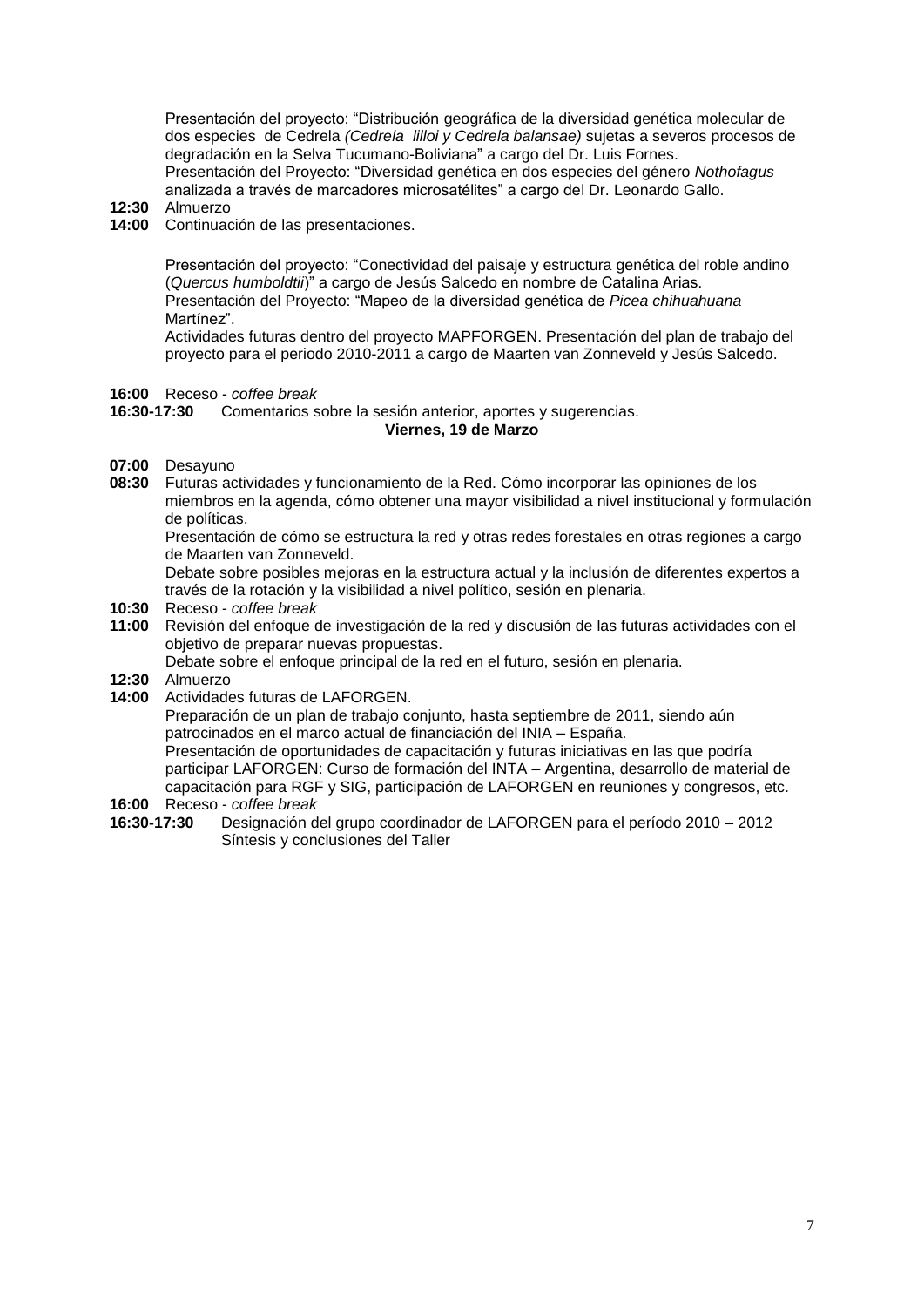# **Annex 2 – List of Participants on Quito Workshop**

| Lista de Participantes Reunion LAFORGEN, SOW-FGR, COFLAC, Quito 15 de Marzo 2010 |  |
|----------------------------------------------------------------------------------|--|
|                                                                                  |  |

|                           | <b>INVITADOS LAFORGEN</b>                   |                                |                                                      |  |
|---------------------------|---------------------------------------------|--------------------------------|------------------------------------------------------|--|
| 1                         | Argentina                                   | Leonardo Gallo                 | <b>INTA</b>                                          |  |
| $\overline{2}$            | Argentina                                   | Luis Fornes                    | <b>INTA</b>                                          |  |
| 3                         | <b>Bolivia</b>                              | Fimo Aleman                    | <b>BASFOR</b>                                        |  |
| 4                         | <b>Brasil</b>                               | Paulo Kageyama                 | (USP-ESALQ)                                          |  |
| 5                         | <b>Brasil</b>                               | Milton Kanashiro               | <b>EMBRAPA</b>                                       |  |
| 6                         | Chile                                       | Roberto Ipinza Carmona         | Instituto Forestal de Chile                          |  |
| $\overline{7}$            | Colombia                                    | Víctor Manuel Nieto Rodríguez  | <b>CONIF</b>                                         |  |
| 8                         | Cuba                                        | Orlidia Hechavarría Kindelán   | Instituto de Investigaciones Forestales              |  |
| 9                         | Ecuador                                     | Lenin Prado                    | Cooperación Española de Solidaridad<br>Internacional |  |
| 10                        | Ecuador                                     | Jorge Eduardo Grijalva Olmedo  | <b>INIAP</b>                                         |  |
| 11                        | Ecuador                                     | <b>Raul Ramos</b>              | <b>INIAP</b>                                         |  |
| 12                        | Ecuador                                     | Juan Salazar                   | Coorporación Forestal y Ambiental de<br>Manabí       |  |
| 13                        | España                                      | Ricardo Alía                   | <b>CIFOR-INIA</b>                                    |  |
| 14                        | International                               | Julio Ugarte                   | <b>ICRAF</b>                                         |  |
| 15                        | México                                      | Nahum M. Sánchez-Vargas        | <b>IIAF-UMSNH</b>                                    |  |
| 16                        | Mexico                                      | Jesus Vargas                   | Colegio de Posgrados                                 |  |
| 17                        | Peru                                        | Luis Alban                     | <b>NCI</b>                                           |  |
| 18                        | <b>CATIE</b><br>Regional<br>Francisco Mesén |                                |                                                      |  |
| 19                        | Uruguay                                     | Zohra Bennadji                 | <b>INIA - Uruguay</b>                                |  |
| 20                        | Venezuela                                   | <b>Nestor Gutierrez</b>        | Universidad de los Andes- Merida -<br>Venezuela      |  |
|                           | <b>REPRESENTANTES BIOVERSITY</b>            |                                |                                                      |  |
| 21                        | Colombia                                    | Maarten van Zonnneveld         | <b>Bioversity AMS</b>                                |  |
| 22                        | Colombia                                    | Jesus Salcedo                  | <b>Bioversity AMS</b>                                |  |
| 23                        | Italia                                      | Judy Loo                       | <b>Bioversity HQ</b>                                 |  |
| 24                        | Italia                                      | Barbara Vinceti                | <b>Bioversity HQ</b>                                 |  |
| <b>REPRESENTANTES FAO</b> |                                             |                                |                                                      |  |
| 25                        | <b>FAO</b>                                  | Oudara Souvannavong            | FAO HQ                                               |  |
| 26                        | <b>FAO</b>                                  | Mario Mengarelli               | FAO Oficina Regional - Santiago, Chile               |  |
|                           |                                             | <b>INVITADOS COFLAC</b>        |                                                      |  |
| 27                        | Ecuador                                     | <b>Marco Trelles</b>           | Consultor - FAO                                      |  |
| 28                        | <b>Bolivia</b>                              | Beymar R. Villarroel Domínguez | Viceministerio de Medio Ambiente                     |  |
| 29                        | Ecuador                                     | Gustavo Galindo                | Min Ambiente                                         |  |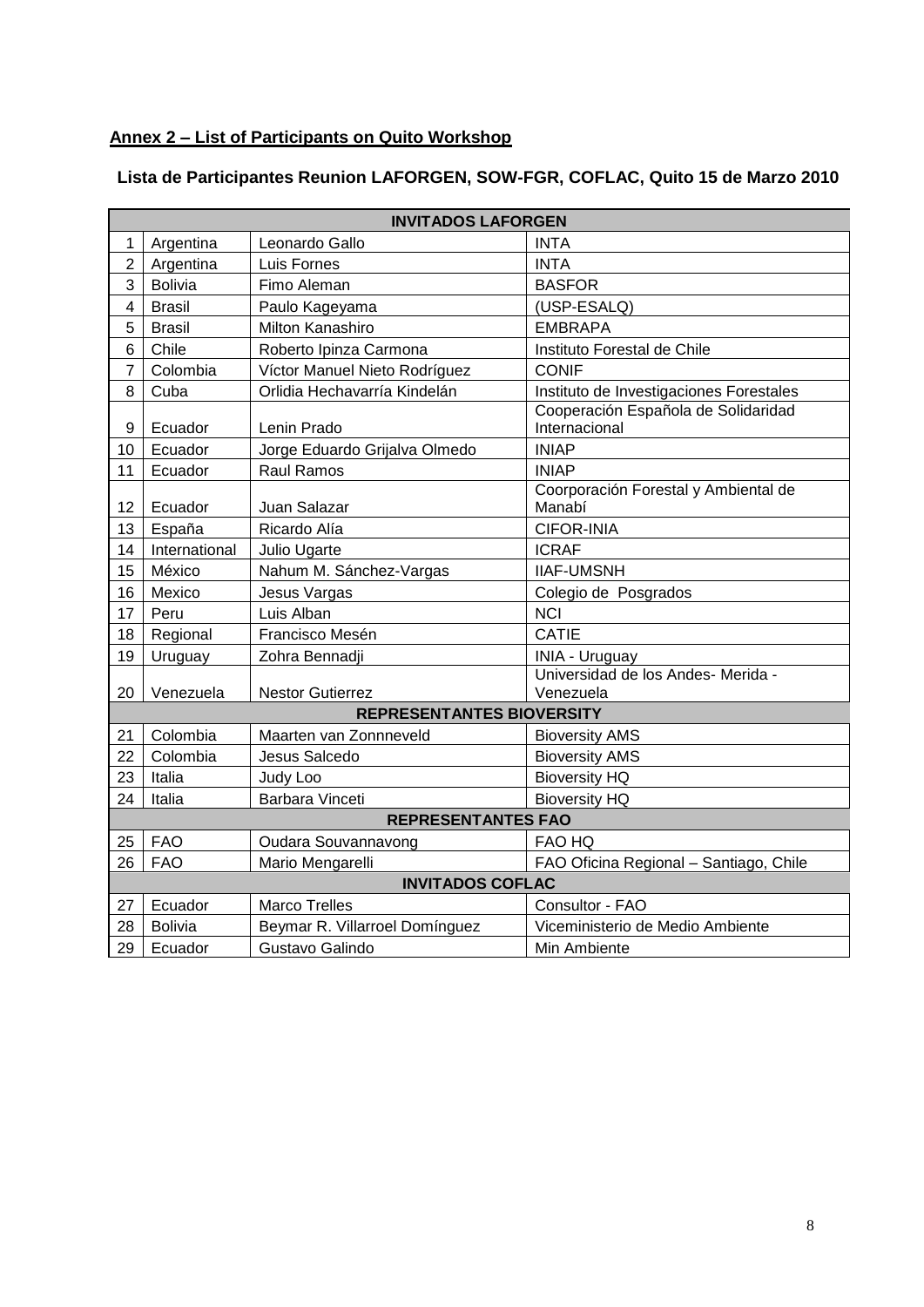## **Annex 3 – Programme of the Workshop in Brazzaville, Republic of the Congo**

#### **Atelier régional sur les rapports nationaux pour l'État des ressources génétiques forestières dans le monde**

#### **Brazzaville, Congo, 25-26 mars 2010**

**organisé par la FAO en collaboration avec Bioversity International et le Centre de Recherche sur la Durabilité et la Productivité des Plantations Industrielles (CRDPI) de la République du Congo** 

## **Programme**

#### **Jeudi 25 mars 2010**

- **9.00 – 10.00** Ouverture Présentation de l'atelier et de ses objectifs
- **10.00 – 10.30** Pause café
- **10.30 – 12.30** Information sur la préparation du rapport sur l'*État des ressources génétiques forestières mondiales* - Discussion
- **12.30 – 14.00** Déjeuner
- **14.00 – 15.30** Présentation des directives pour la préparation des rapports nationaux Discussion. Travail en groupes (anglophone, francophone)
- **15.30 – 16.00** Pause café
- **16.00 – 17.00** Exercice de préparation des rapports nationaux : informations disponibles, leur accessibilité, parties concernées, activités, besoins et appuis nécessaires éventuels, etc. Travail en groupes (anglophone, francophone)
- **17.00 – 18.30** Visite de l'Arboretum de Brazzaville

#### **Vendredi 26 mars**

- **9.00 – 10.30** Exercice de préparation des rapports nationaux. Travail en groupes (anglophone, francophone) – Suite
- **10.30 – 11.00** Pause café
- **11.00 – 12.30** Exercice de préparation des rapports nationaux. Travail en groupes (anglophone, francophone) – Suite et fin
- **12.30 – 14.00** Déjeuner
- **14.00 – 17.00** Synthèse et conclusion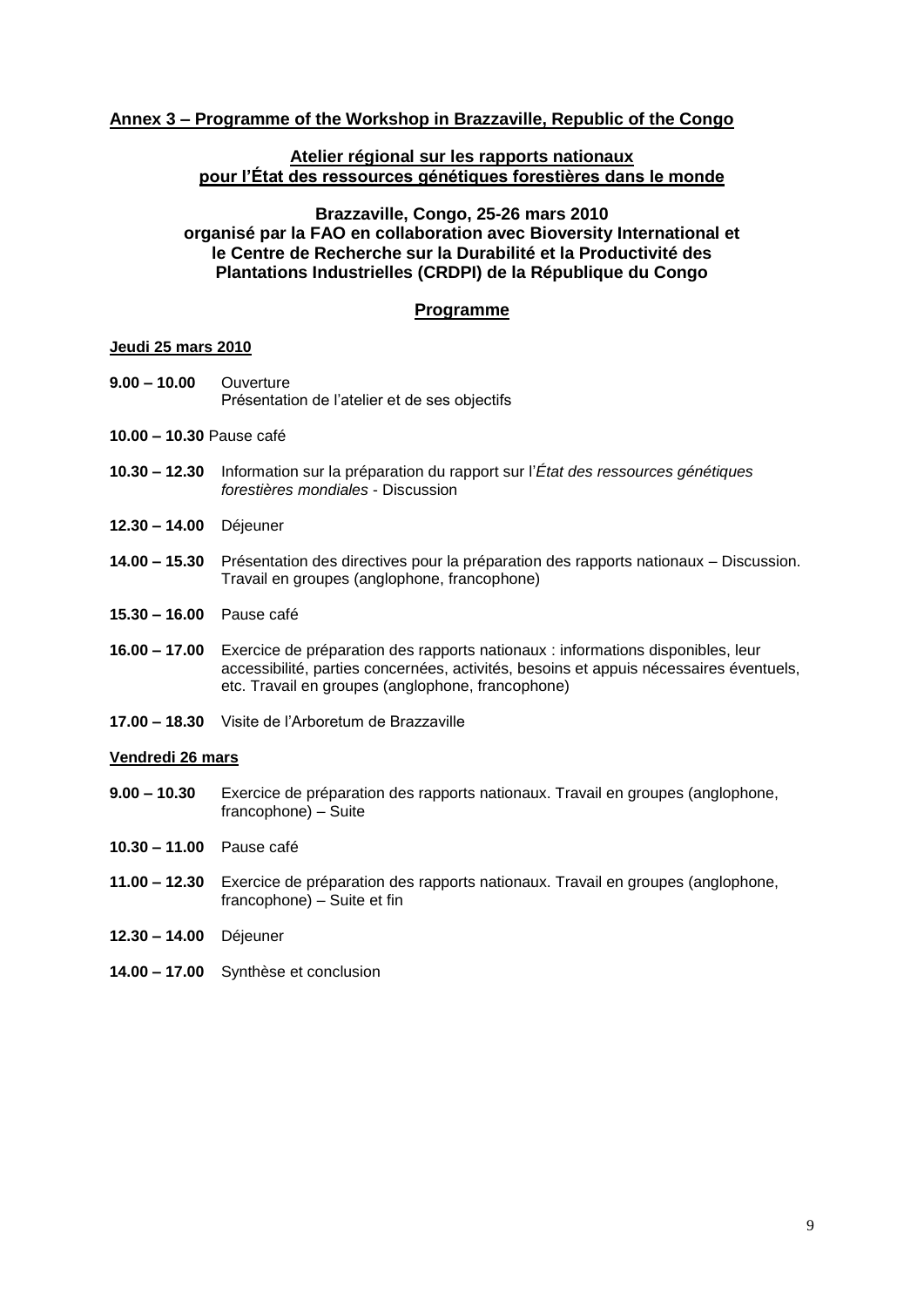# **Annex 4 – List of Participants in the Congo Workshop**

## **Atelier régional sur les rapports nationaux pour l'État des ressources génétiques forestières dans le monde**

#### **Brazzaville, Congo, 25-26 mars 2010 organisé par la FAO en collaboration avec Bioversity International et le Centre de Recherche sur la Durabilité et la Productivité des Plantations Industrielles (CRDPI) de la République du Congo**

| <b>PAYS</b>         | <b>NOM et ADRESSE</b>                                   |
|---------------------|---------------------------------------------------------|
| <b>Burkina Faso</b> | Monsieur Sibidou Sina                                   |
|                     | Directeur Général                                       |
|                     | Centre National de Semences Forestières                 |
|                     | 01 BP 2682 Ouagadougou 01                               |
|                     | <b>Burkina Faso</b>                                     |
|                     | cnsf@fasonet.bf                                         |
|                     | sib_sina@yahoo.fr                                       |
| <b>Burundi</b>      | Madame Antoinette Macumi                                |
|                     | Directeur des Forêts                                    |
|                     | B.P 631                                                 |
|                     | Bujumbura                                               |
|                     | <b>Burundi</b>                                          |
| <b>Cameroun</b>     | Monsieur Joseph Kengue                                  |
|                     | <b>IRAD/CRRA Nkolbisson</b>                             |
|                     | BP 2067 Yaoundé                                         |
|                     | Cameroun                                                |
|                     | jkengue2002@yahoo.fr                                    |
| Cote d'Ivoire       | Monsieur Aimé Kadio Adjumane                            |
|                     | <b>SODEFOR</b>                                          |
|                     | <b>Bd Mitterand, Cocody</b>                             |
|                     | 01 BP 3770 Abidjan 01                                   |
|                     | Abidjan, Cote d'Ivoire                                  |
|                     | Tel 22483073                                            |
|                     | Fax 22440240/22482986                                   |
|                     | kadioadjumane@sodefor.ci                                |
| R.D. Congo          | Monsieur F. Djengo Bosulu                               |
|                     | <b>Directeur</b>                                        |
|                     | Direction de la gestion forestière                      |
|                     | B.P. 1461                                               |
|                     | 1 Kinshasa                                              |
|                     | République Démocratique du Congo                        |
|                     | djengofrederic@yahoo.fr                                 |
| <b>Ethiopie</b>     | Mr. Debissa Lemisa                                      |
|                     | Institute of Biodiversity Conservation<br>P.O.Box 30726 |
|                     | Addis Ababa                                             |
|                     | Ethiopia                                                |
|                     | da-ibc@ethionet.et                                      |
| Gabon               | Madame Diane MBANA                                      |
|                     | Secrétariat Exécutif de l'Autorité Nationale pour       |
|                     | le Mécanisme de Développement Propre au                 |
|                     | Gabon (AN-MDP).                                         |
|                     | Libreville,                                             |
|                     | Gabon                                                   |
|                     | mbanadiane_2006@yahoo.fr                                |
|                     |                                                         |
|                     |                                                         |

# **Liste des participants**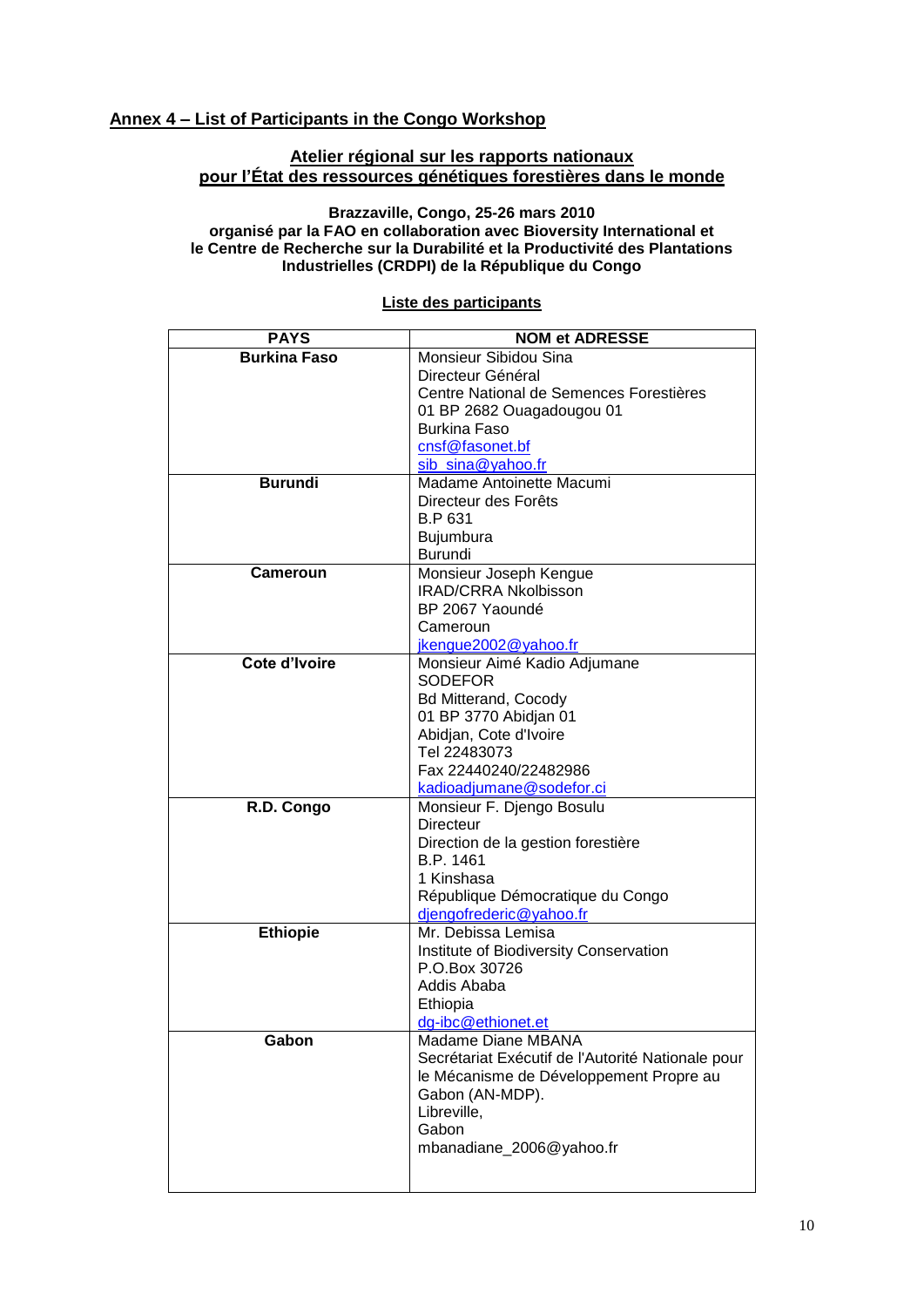| Ghana             | Ms Theresa Prepah                              |
|-------------------|------------------------------------------------|
|                   | <b>Research Scientist</b>                      |
|                   | Forest and Wildlife Unit                       |
|                   | (Forest Management and Governance Division)    |
|                   | Forestry Research Institute of Ghana           |
|                   | University P.O. Box 63                         |
|                   | <b>KNUST-Kumasi</b>                            |
|                   | Ghana                                          |
|                   | tpeprah@csir-forig.org.gh                      |
| Kenya             | Dr Bernard Kigomo                              |
|                   | <b>Deputy Director</b>                         |
|                   | Kenya Forestry Research Institute              |
|                   | P.O. Box 20412                                 |
|                   | Nairobi                                        |
|                   | Kenya                                          |
|                   |                                                |
|                   | bkigomo@kefri.org                              |
| <b>Madagascar</b> | Monsieur Hasinjatonambolana Randrianavosoa     |
|                   | Silo National des Graines Forestières          |
|                   | B.P. 5091                                      |
|                   | Antananarivo 101                               |
|                   | Madagascar                                     |
|                   | hasinjaton@yahoo.fr                            |
| Mozambique        | Ms Fatima Kanji                                |
|                   | <b>Senior Officer</b>                          |
|                   | <b>Forestry Department</b>                     |
|                   | National Directorate of land and Forestry      |
|                   | Av. Josina Machel nr.537                       |
|                   | P.O. Box 288                                   |
|                   | Maputo                                         |
|                   | Mozambique                                     |
|                   | fkanji2006@yahoo.com.br                        |
| <b>Namibie</b>    | Mr Lisias Tjaveondja                           |
|                   | Senior Forester                                |
|                   | <b>Research Division</b>                       |
|                   | Directorate of Forestry                        |
|                   | Private Bag 13184                              |
|                   | Windhoek, Namibia                              |
|                   | Fax +264 612087665                             |
|                   | katjeetjaveondja@yahoo.co.uk                   |
| Ouganda           | Dr John Francis Esegu                          |
|                   | <b>Director</b>                                |
|                   | National Forestry Resources Research Institute |
|                   | P.O. Box 1752                                  |
|                   | Kampala                                        |
|                   | Uganda                                         |
|                   | naforridir@infocom.co.ug                       |
| <b>Tanzanie</b>   | Dr H.P. Msanga                                 |
|                   | <b>Chief Executive</b>                         |
|                   |                                                |
|                   | Tanzania Tree Seed Agency                      |
|                   | P.O.Box 373, Morogoro                          |
|                   | Tanzania                                       |
|                   | Fax +255 232 603 275                           |
|                   | tztsa@morogoro.net                             |
| Zambie            | Mr. Maxwell Phiri                              |
|                   | Senior Forestry Research Officer               |
|                   | <b>Forestry Department</b>                     |
|                   | P.O. Box 50042                                 |
|                   | Lusaka                                         |
|                   | Zambia                                         |
|                   |                                                |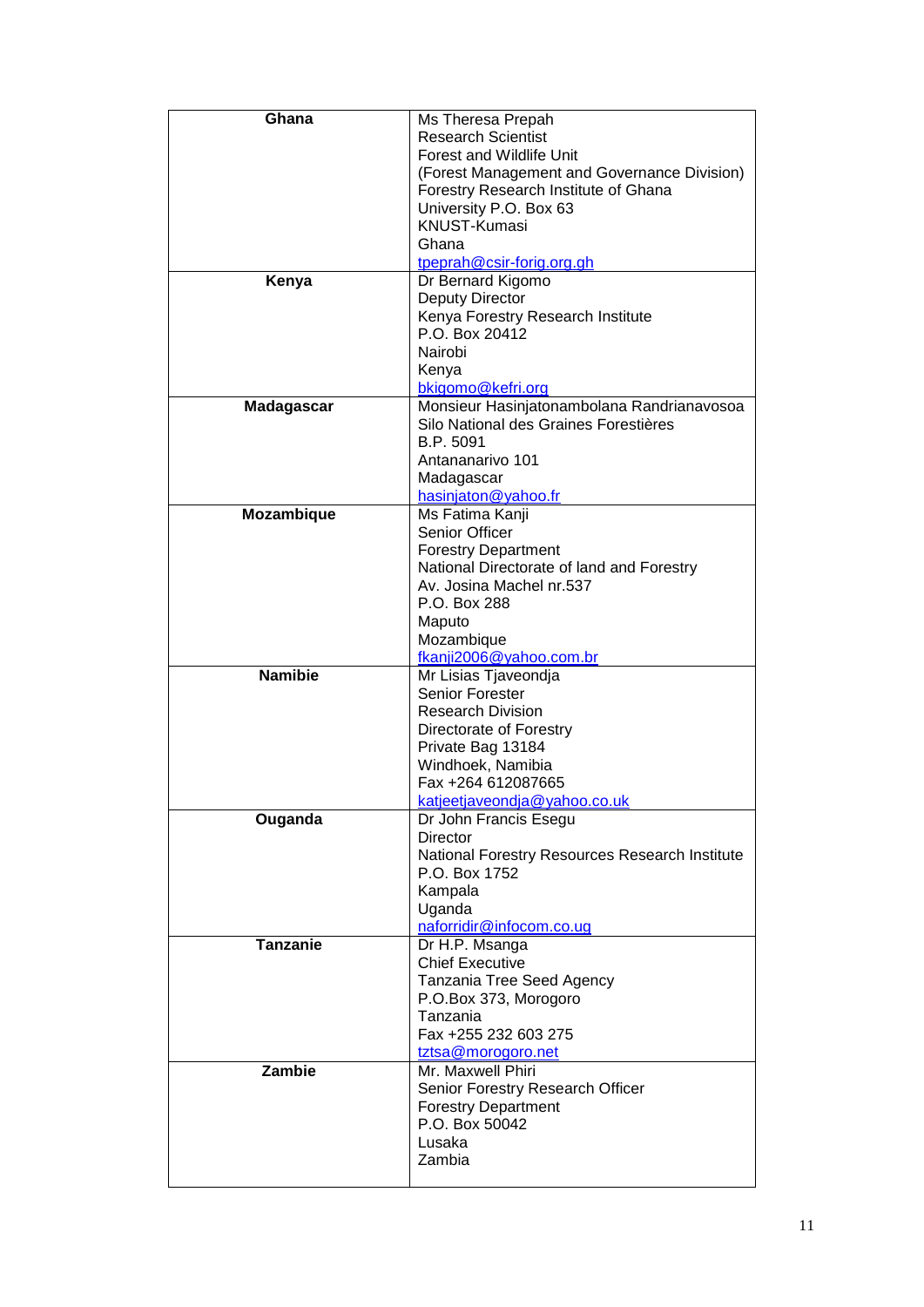| Zimbabwe | Mr. Mduduzi Tembani                         |
|----------|---------------------------------------------|
|          | <b>Research Officer</b>                     |
|          | <b>Forest Research Centre</b>               |
|          | 1 Orange Grove Drive Highlands              |
|          | HG 139 Highlands Harare                     |
|          | Zimbabwe                                    |
|          | tembani@frchigh.co.zw                       |
| Congo    | Monsieur Aubin Saya                         |
|          | Directeur-Adjoint                           |
|          | <b>CRDPI B.P 1291</b>                       |
|          | Pointe-Noire                                |
|          | aubinsaya@yahoo.fr                          |
|          | Monsieur Joseph Léon Samba                  |
|          | Point focal national SAFORGEN               |
|          | Direction des forêts                        |
|          | Ministère du développement durable, de      |
|          | l'économie forestière et de l'environnement |
|          | <b>Brazzaville</b>                          |
|          | Sajoleon2003@yahoo.fr                       |
|          | Madame Rosalie Matondo                      |
|          | <b>Directrice</b>                           |
|          | <b>SNR</b>                                  |
|          | BP 839                                      |
|          | Pointe-Noire                                |
|          | rosalie_mat@yahoo.fr                        |
|          | Monsieur Emile Kami                         |
|          | Chercheur                                   |
|          | <b>CERVE/DGRST</b>                          |
|          | <b>Brazzaville</b>                          |
|          | Monsieur Valentin Pangou                    |
|          | <b>GERDIB/DGRST</b>                         |
|          | <b>Brazzaville</b>                          |
|          | Monsieur Guy-Robert Eboundziand             |
|          | DGST, Ministère de l'Intérieur et de la     |
|          | Décentralisation                            |

| <b>ICRISAT</b>    | Monsieur Albert Nikiema                 |
|-------------------|-----------------------------------------|
|                   | BP 12404                                |
|                   | Niamey                                  |
|                   | Niger                                   |
|                   | a.nikiema@cgiar.org                     |
| <b>Bioversity</b> | Dr Judy Loo                             |
|                   | <b>Senior Scientist</b>                 |
|                   | Forest and Other Wild Plant Resources   |
|                   | Understanding and Managing Biodiversity |
|                   | Programme                               |
|                   | <b>Bioversity International</b>         |
|                   | Via dei Tre Denari, 472/a               |
|                   | 00057 Maccarese (Rome), Italy           |
|                   | i.loo@cgiar.org                         |
|                   | Dr Oscar Eyog-Matig                     |
|                   | Scientist                               |
|                   | Forest and Other Wild Plant Resources   |
|                   | Understanding and Managing Biodiversity |
|                   | Programme                               |
|                   | <b>SAFORGEN Coordinator</b>             |
|                   | c/o CIFOR Regional Office In Cameroon   |
|                   | P.O. Box 2008 Messa, Yaounde, Cameroon  |
|                   | o.eyog-matig@cgiar.org                  |
|                   |                                         |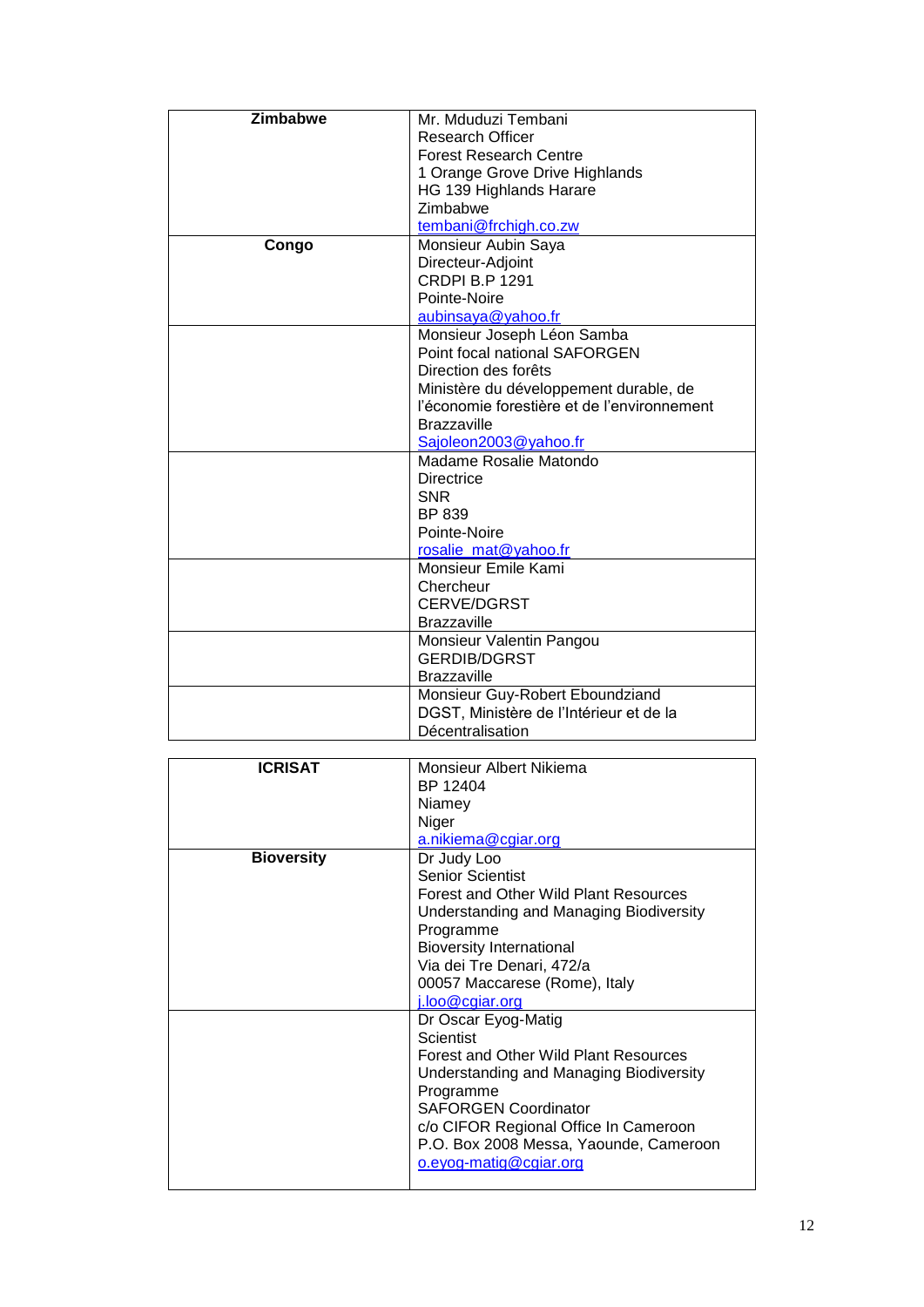| <b>FAO</b> | Monsieur Oudara Souvannavong                       |
|------------|----------------------------------------------------|
|            | Forestier principal (biodiversité et conservation) |
|            | Département des forêts                             |
|            | <b>FAO</b>                                         |
|            | Viale delle Terme di Caracalla                     |
|            | 00153 Rome, Italie                                 |
|            | oudara.souvannavong@fao.org                        |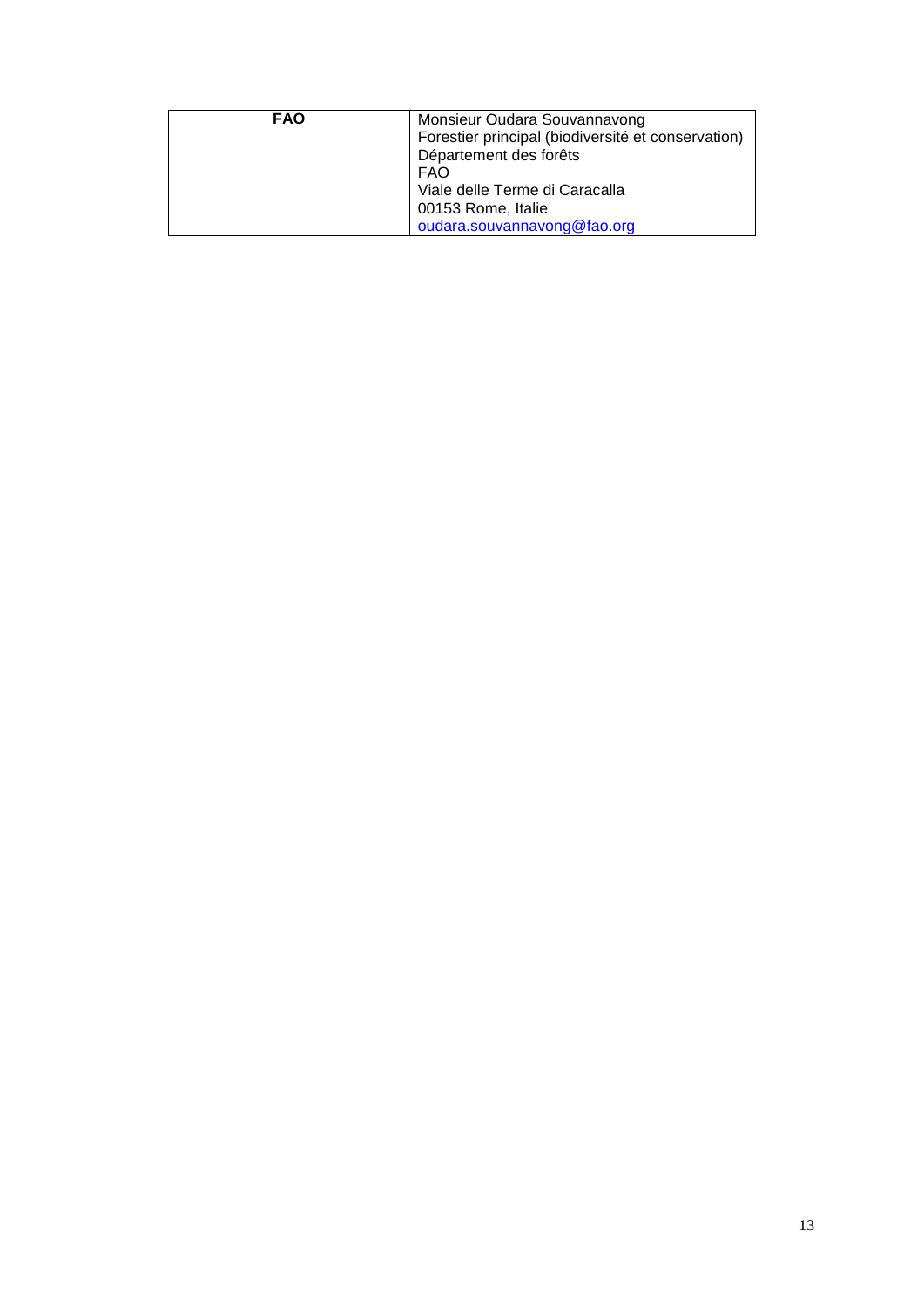# **Annex 5 – Improved Reporting Template**

# **GUIDELINES FOR COUNTRY REPORTS Proposed basic information and templates**

# **1. INTRODUCTION**

The present document provides a proposal for basic information and templates for country reporting, in the framework of the elaboration of the FAO State of the World's Forest Genetic Resources (SoW-FGR). It should be read and used in conjunction with the Commission on Genetic Resources for Food and Agriculture (CGRFA) Information Document No.14, which constitutes the full and detailed guidelines for the countries reports preparation.

As the main input to preparing The State of the World's Forest Genetic Resources would be Country Reports on Forest Genetic Resources, it is proposed that scope of the report be broad, covering forest genetic resources of species used for different purposes and managed or contained in the broad range of management systems. In this way, the Country Reports will provide the overall scope for the report.

# **2. PROPOSED BASIC INFORMATION AND TEMPLATES**

#### **Section I: Executive Summary**

## **Section II: Introduction to the Country and Forest Sector (information for the first two questions will be completed by FAO with information obtained from FRA)**

1. What are the main forest characteristics and tree resource management systems?

Table 1. Forest characteristics and areas.

| Main forest characteristics             | Area (ha) |
|-----------------------------------------|-----------|
| <b>Primary forests</b>                  |           |
| Naturally regenerated forests           |           |
| <b>Planted forests</b><br>Reforestation |           |
| Afforestation                           |           |
| Agroforestry systems                    |           |

#### 2. What is the forest ownership in your country?

Table 2. Forest ownership and area

| Forest ownership | Area (ha) |
|------------------|-----------|
| Public           |           |
| Private          |           |
| <b>Others</b>    |           |

- 3. What trends in forest conservation and management were observed over the past 10 years? What are their main driving forces?
- 4. What roles do forest resources play in meeting the current demands for forest products in your country?

# **Section III: Main Body of the Country Report (to be completed by countries)**

# **Chapter 1: The Current State of Forest Genetic Resources Diversity and State of Knowledge on Forest Resources?**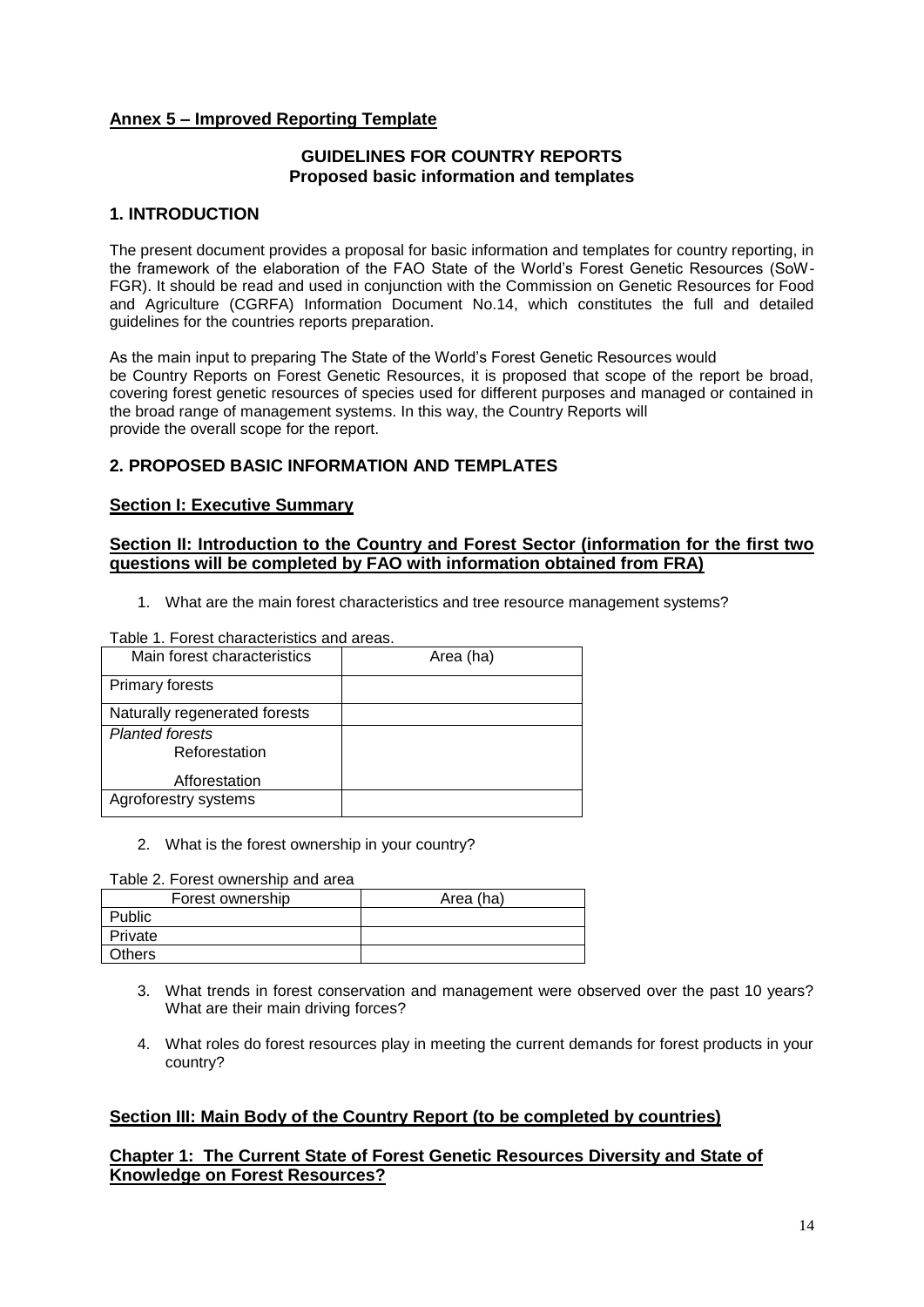Please list, in Table 3, the main forest tree species, using scientific names, associated with each major forest type defined in your country. Main species are the species that characterise the forest types; i.e., relatively common and widespread. The number of species listed for each forest type will vary depending on species diversity.

Table 3. Major forest type categories and main tree species. Forest types may be drawn from the list following the table or from the categories used in your country.

| <b>Major Forest Types</b>           | Area (covered   | Main species for each type                   |                                |  |
|-------------------------------------|-----------------|----------------------------------------------|--------------------------------|--|
|                                     | by forest type) | Trees                                        | Other species if<br>applicable |  |
|                                     |                 |                                              |                                |  |
|                                     |                 |                                              |                                |  |
|                                     |                 |                                              |                                |  |
| World forest types:                 |                 | Tropical                                     |                                |  |
| <b>Temperate and Boreal</b>         |                 | 9 Lowland evergreen broadleaf rain forest    |                                |  |
| 1 Evergreen needleleaf forest       |                 | 10 Lower montane forest                      |                                |  |
| 2 Deciduous needleleaf forest       |                 | 11 Upper montane forest                      |                                |  |
| 3 Mixed broadleaf/needleleaf forest |                 | 12 Freshwater swamp forest                   |                                |  |
| 4 Broadleaf evergreen forest        |                 | 13 Semi-evergreen moist broadleaf forest     |                                |  |
| 5 Deciduous broadleaf forest        |                 | 14 Mixed broadleaf/needleleaf forest         |                                |  |
| 6 Freshwater swamp forest           |                 | 15 Needleleaf forest                         |                                |  |
| 7 Sclerophyllous dry forest         |                 | 16 Mangroves                                 |                                |  |
| 8 Sparse trees and parkland         |                 | 17 Deciduous/semi-deciduous broadleaf forest |                                |  |

- 17 Deciduous/semi-deciduous broadleaf forest
- 18 Sclerophyllous dry forest
- 19 Thorn forest
- 20 Sparse trees and parkland

1.1 List priority forest tree and other woody plant species (for example palms, bamboo, rattan) in your country and reason for priority (e.g. economic importance, threatened, etc.) (Table 4)

#### Table 4. Priority species (scientific names)

| <b>Priority species</b> |             |               | Reasons for priority |
|-------------------------|-------------|---------------|----------------------|
| Scientific name         | Tree (T) or | Native (N) or |                      |
|                         | other $(O)$ | exotic $(E)$  |                      |
|                         |             |               |                      |
|                         |             |               |                      |
|                         |             |               |                      |

Examples of reasons for priority: Economic, social or cultural importance **Threatened** Invasive (priority for removal)

1.2 What are the main tree and other forest plant species actively managed for human utilization in your country? (Table 5)

Table 5. Forest species currently used in your country; for each species please indicate (N or E) whether native or exotic (using the codes for uses listed below).

| <b>Species</b>    | <b>Native</b> | Current uses | If managed, type of   | Area managed if |
|-------------------|---------------|--------------|-----------------------|-----------------|
| (Scientific name) | (N) or        | (code)       | management system     | known (ha)      |
|                   | Exotic        |              | (e.g. natural forest, |                 |
|                   | (E)           |              | plantation,           |                 |
|                   |               |              | agroforestry)         |                 |
|                   |               |              |                       |                 |
|                   |               |              |                       |                 |

\*Current use:

1 Solid wood products

2 Pulp and paper

3 Energy (fuel)

4 Non wood forest products (food, fodder, medicine, etc.)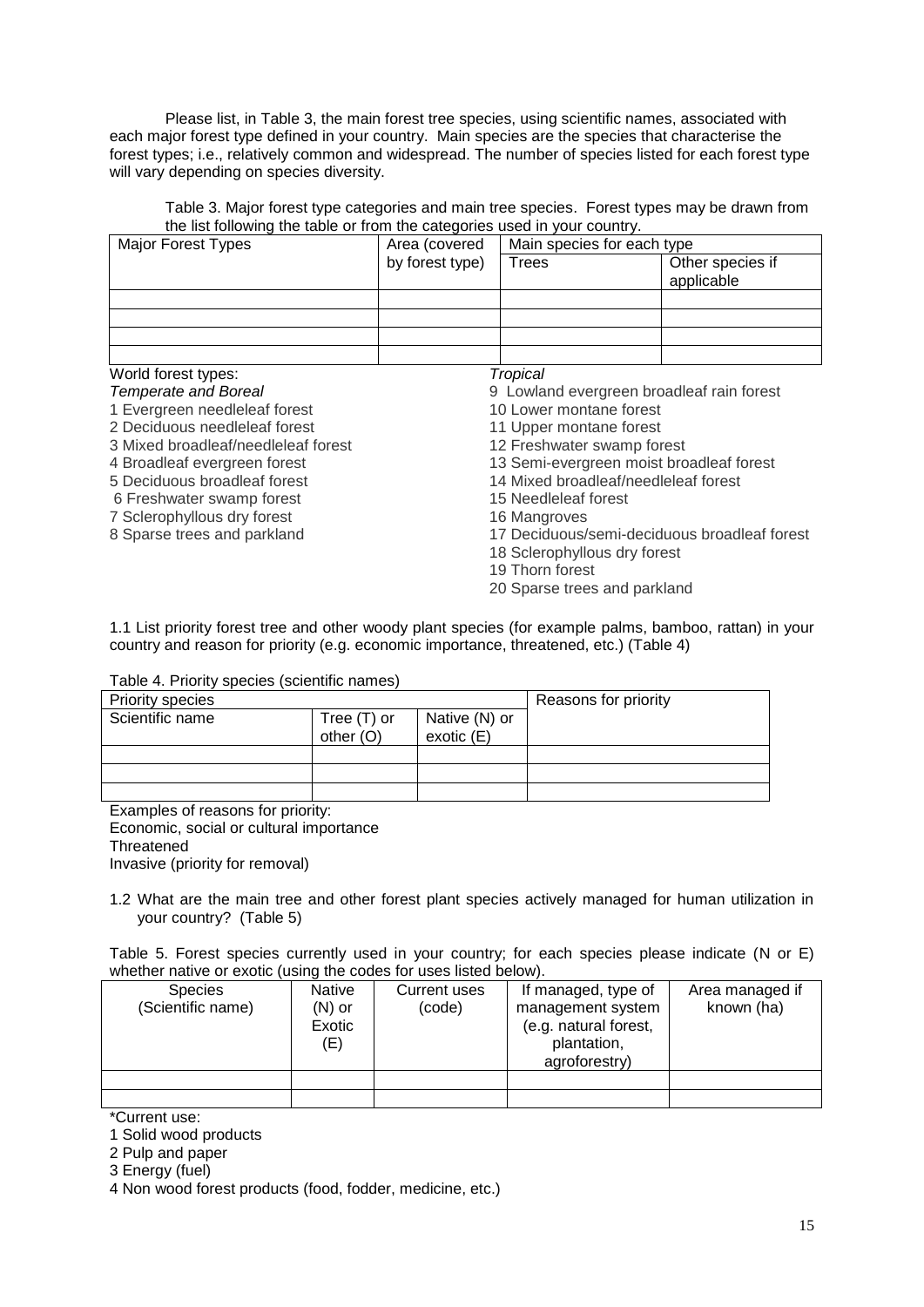5 Used in agroforestry systems

6 Other (please specify)

1.3 What are the main forest tree or other woody plant species actively managed or identified for environmental services in your country (Table 6)?

Table 6. Main tree and other woody forest species providing environmental services or social values. For each species please indicate (x) whether native or exotic.

| Species (scientific name) | Native (N) or<br>Exotic(E) | Environmental service or social value<br>(code) |
|---------------------------|----------------------------|-------------------------------------------------|
|                           |                            |                                                 |
|                           |                            |                                                 |

Services and values include:

1 Soil and water conservation including watershed management2 Soil fertility

3 Biodiversity conservation

4 Cultural values

5 Aesthetic values

6 Religious values

7 Other (please specify) \_\_\_\_\_\_\_\_\_\_\_\_\_\_\_\_\_\_

1.4 List forest tree and other woody species (scientific name) which are endemic in your country.

1.5 List tree and other woody forest species identified in your country as being threatened (include documented threatened populations). (Table 7)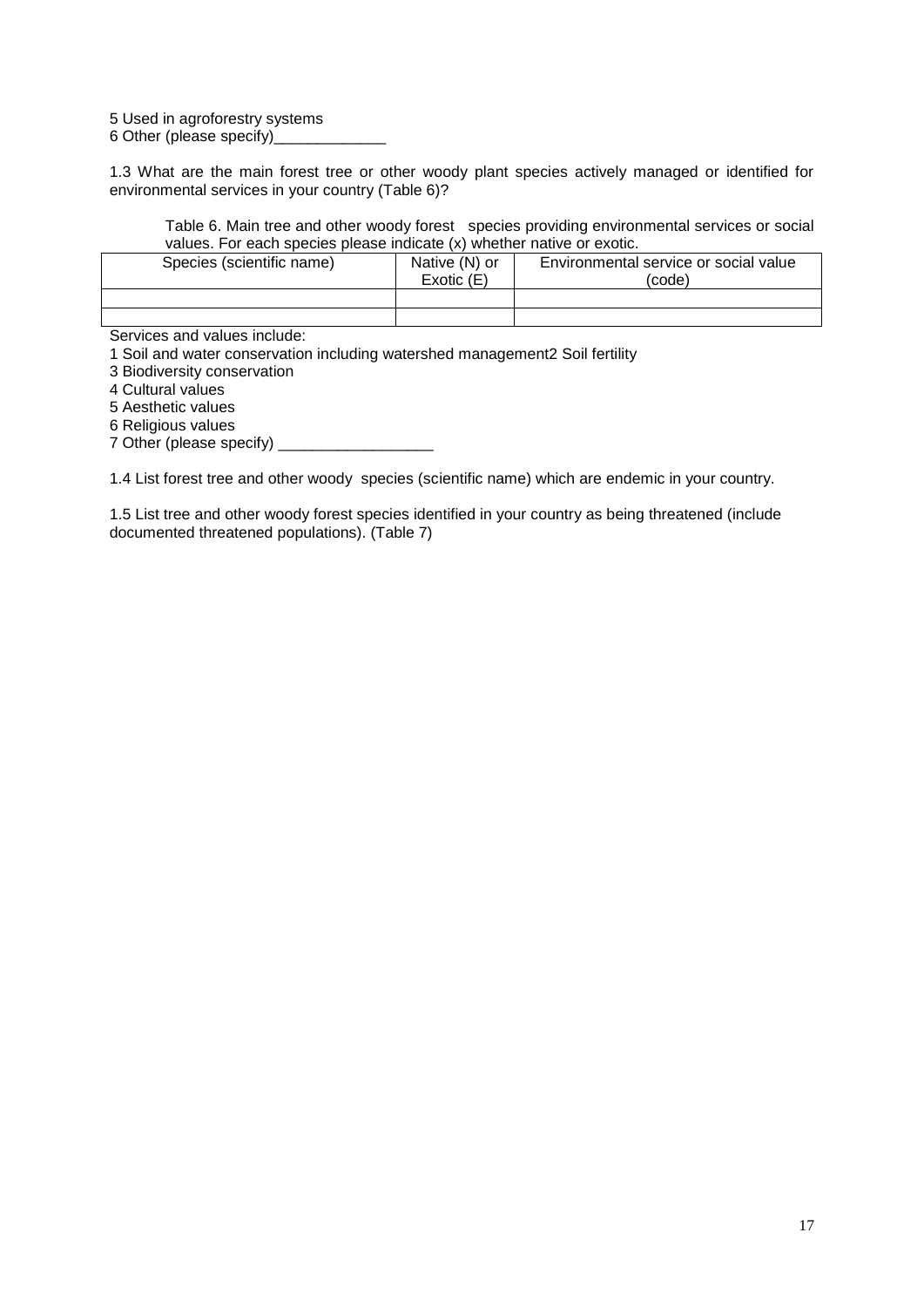7. List of tree and other woody forest species considered to be threatened in all or part of their range from genetic conservation point of view.

| Species (scientific | *Area (ha) of                                                   | Number of                         | **Proportion of                                                       | Distribution in                                                      | Type of          |      | Threat category*** |     |
|---------------------|-----------------------------------------------------------------|-----------------------------------|-----------------------------------------------------------------------|----------------------------------------------------------------------|------------------|------|--------------------|-----|
| name)               | species' natural<br>distribution in<br>your country if<br>known | trees per<br>hectare, if<br>known | species' natural<br>distribution that<br>is in your<br>country $(\%)$ | the country:<br>widespread<br>$(W)$ , rare $(R)$ ,<br>or local $(L)$ | threat<br>(Code) | High | Medium             | Low |
|                     |                                                                 |                                   |                                                                       |                                                                      |                  |      |                    |     |
|                     |                                                                 |                                   |                                                                       |                                                                      |                  |      |                    |     |
|                     |                                                                 |                                   |                                                                       |                                                                      |                  |      |                    |     |
|                     |                                                                 |                                   |                                                                       |                                                                      |                  |      |                    |     |

Type of threat:

1 Forest cover reduction and degradation 2 Forest ecosystem diversity reduction and degradation 3 Unsustainable logging 4 Management intensification 5 Competition for land use 6 Urbanization 7 Habitat fragmentation 8 Introduction of alien species 9 Acidification of soil and water 10 Pollutant emissions 11 Pests and diseases 12 Forest fires 13 Drought and desertification 14 Rising sea level

15 Other (please specify)

\*Refer to species range maps where they exist to estimate the area in hectares of the species' natural range that is within the borders of your country.

\*\*Considering the full extent of the species' natural range, which proportion is within the borders of your country? For example, an endemic species is 100% within your country. A species that is naturally distributed over approximately equal areas of your country and a neighbouring country, is 50%.

\*\*\*Threat categories:

High – threatened throughout species range within the country Medium – threatened in at least 50% of range within country Low – threatened in less than 50% of range within country.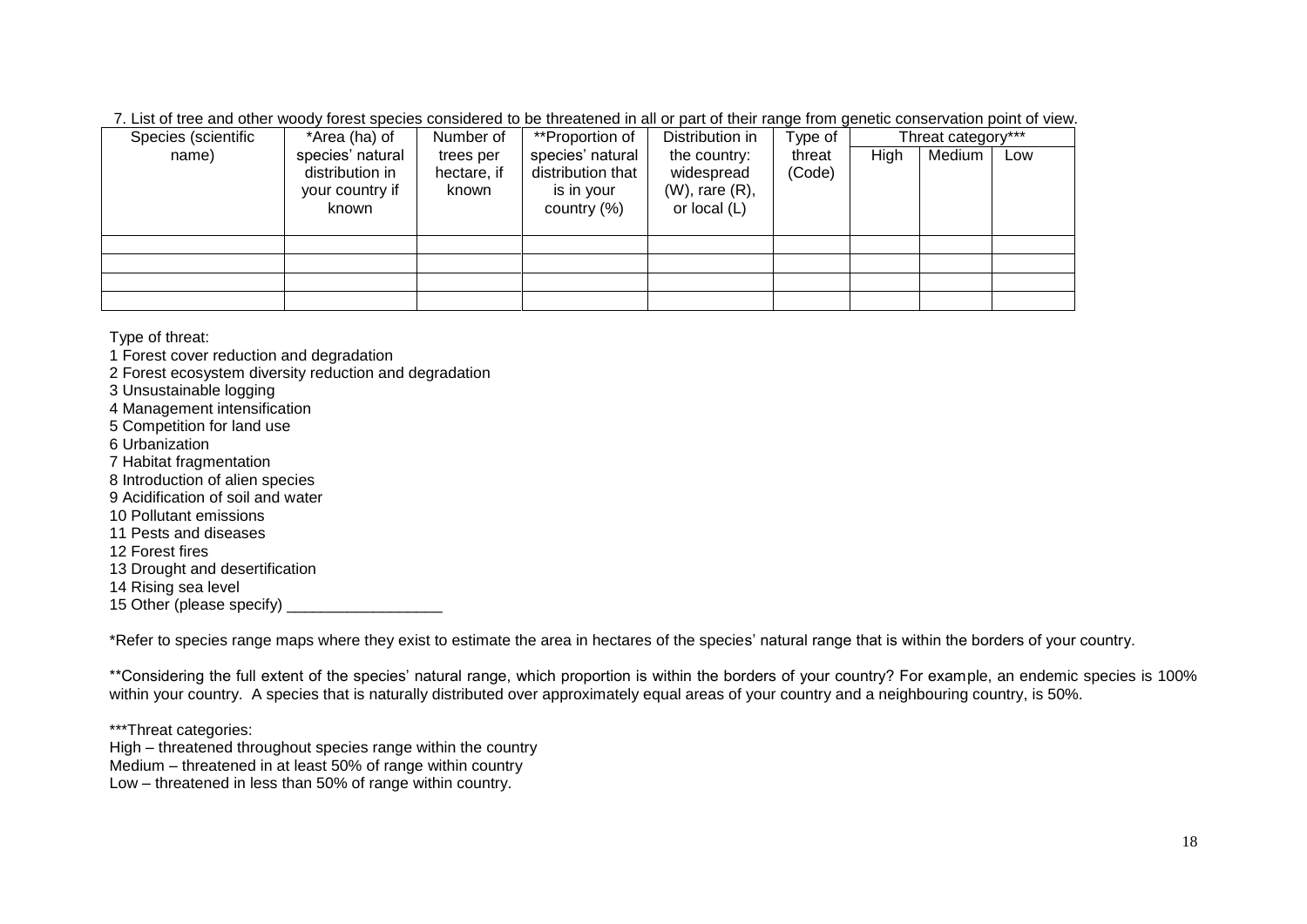1.6 Is there a regular assessment of threatened species in your country?

1.7 List the tree species for which there is insufficient information to determine whether or not they are threatened.

1.8 Is there a system in your country for documenting forest reproductive material?

1.9 What is the current state of forest reproductive material (native and exotic) identification (seed sources, provenance zones) and utilization (including vegetatively propagated material) in the country? (If available provide volumes of seed of main species used). (Please fill Table 8a and/or 8b)

Table 8a. Annual quantity of seed, fruit and vegetative material used and current state of identification of forest reproductive material of the main forest tree and other woody species in the country.

| <b>Species</b>  |                                     | Total<br>quantity of | Quantity of<br>seed from                                          | Quantity of<br>seed from                                                          | Quantity that is<br>genetically |
|-----------------|-------------------------------------|----------------------|-------------------------------------------------------------------|-----------------------------------------------------------------------------------|---------------------------------|
| Scientific name | Native<br>$(N)$ or<br>Exotic<br>(E) | seed used            | documented<br>sources<br>(provenance/<br>seed zones<br>delimited) | tested<br>provenance<br>(provenance<br>trials<br>established<br>and<br>evaluated) | improved (%)                    |
|                 |                                     |                      |                                                                   |                                                                                   |                                 |
|                 |                                     |                      |                                                                   |                                                                                   |                                 |

Table 8b. Annual number of seedlings (or vegetative propagules) planted and the state of identification of the reproductive material used for the main forest tree and other woody species in the country.

| <b>Species</b>  |                                            | Total                                  | Quantity of                                                                              | Quantity of                                                                                         | Quantity of                                     | Quantity of                                                 |
|-----------------|--------------------------------------------|----------------------------------------|------------------------------------------------------------------------------------------|-----------------------------------------------------------------------------------------------------|-------------------------------------------------|-------------------------------------------------------------|
| Scientific name | <b>Native</b><br>$(N)$ or<br>Exotic<br>(E) | quantity<br>οf<br>seedlings<br>planted | seedlings<br>from<br>documented<br>sources<br>(provenance<br>seed<br>zones<br>delimited) | seedlings<br>from tested<br>provenance<br>(provenance<br>trials<br>established<br>and<br>evaluated) | vegetative<br>reproductive<br>material<br>used. | seedlings<br>that are<br>genetically<br>improved<br>$(\% )$ |
|                 |                                            |                                        |                                                                                          |                                                                                                     |                                                 |                                                             |
|                 |                                            |                                        |                                                                                          |                                                                                                     |                                                 |                                                             |

1.10 What is the current state of genetic characterization of the main forest tree and other woody plant species in the country? (Table 9)

Table 9. List forest species for which genetic variability has been evaluated and check each column that applies. Begin with species mentioned in Tables 5 and 6.

| <b>Species</b>  |                               | Morphological<br>traits | Adaptive and<br>production | Molecular<br>characterization |
|-----------------|-------------------------------|-------------------------|----------------------------|-------------------------------|
| Scientific name | Native (N)<br>or<br>exotic(E) |                         | characters<br>assessed     |                               |
|                 |                               |                         |                            |                               |
|                 |                               |                         |                            |                               |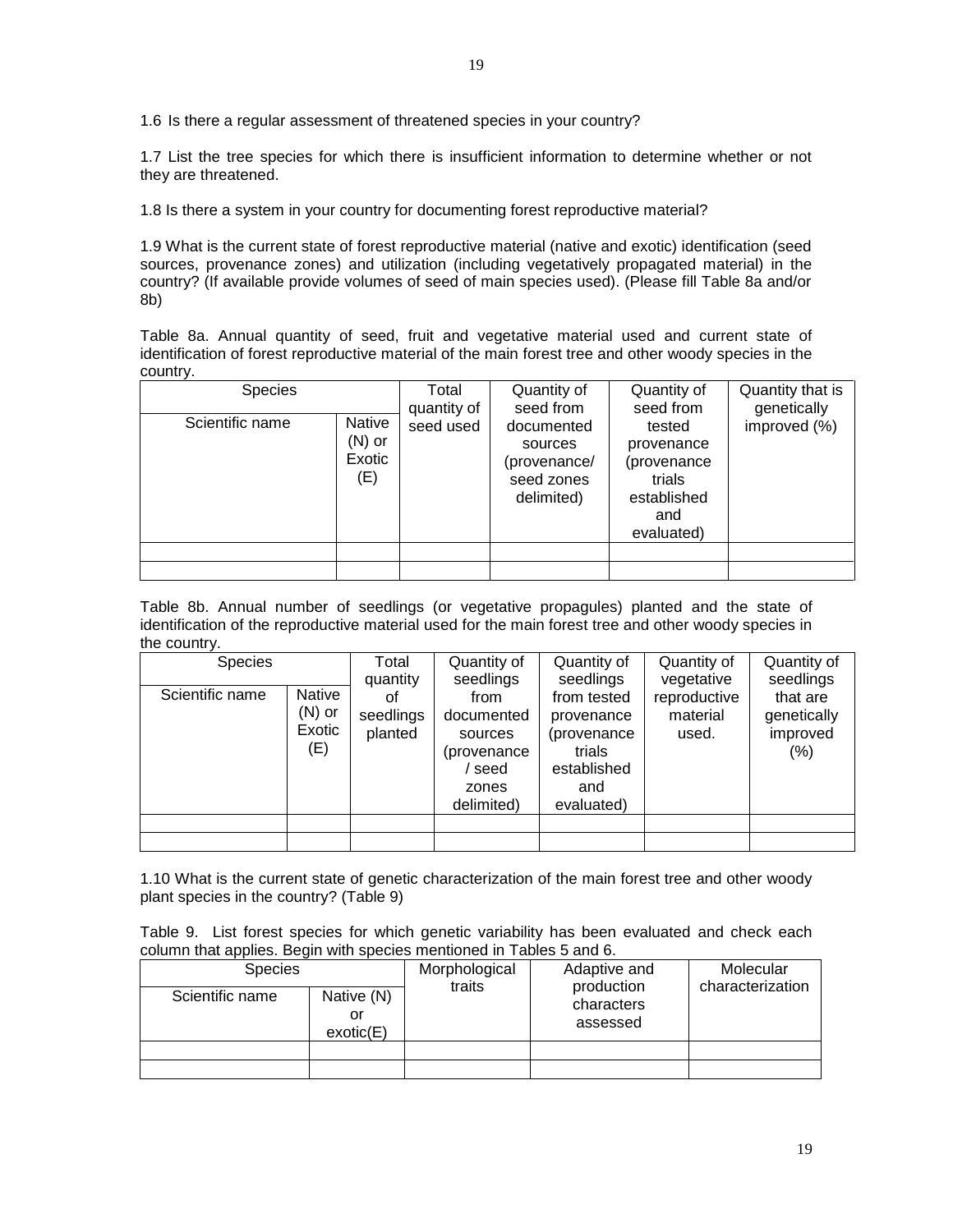1.11. Does your country collect information on forest genetic resources as part of national forest surveys? If yes, please specify what kind of information.

#### **Chapter 2: The State of** *in situ* **Genetic Conservation**

*In situ* conservation can have different definitions. Here we refer to genetic conservation but do not exclude protected areas that were established for other purposes but also provide protection for genetic resources.

2.1 Has an analysis been conducted in part or all of your country to evaluate genetic conservation of forest tree and other woody plant species in protected areas (national parks, ecological reserves, etc.)? If yes, how? (e.g. viable population sizes, connectivity of populations, designation of areas in different genecological zones of the country?)

- 2.2 What proportion of all native tree and other woody forest species are conserved *in situ*? What proportion of threatened tree and other woody species is included in conservation programmes?
- 2.3 Is there a programme for *in situ* conservation of forest genetic resources in your country? If so, please complete (Table 10).

| Species (scientific name) | Purpose for establishing<br>conservation unit | Number of<br>populations<br>or stands<br>conserved | Total<br>Area |
|---------------------------|-----------------------------------------------|----------------------------------------------------|---------------|
|                           |                                               |                                                    |               |
|                           |                                               |                                                    |               |

Table 10. Target forest species included within *in situ* conservation programmes/units.

- 2.4 Has your country developed genetic conservation strategies for specific forest tree or other woody plant species? If yes, which ones?
- 2.5 What are the main constraints to improving *in situ* genetic conservation programmes in the country? (For example, lack of public interest, lack of information/inadequate knowledge, competing use for available land, lack of government resources, people living in conservation areas with unsustainable exploitation of resources)
- 2.6 What are your country's priorities for future *in situ* conservation actions (research, capacitybuilding etc.)?
- 2.7 Please include other relevant information on *in situ* conservation in your country.
- 2.8 Please list species that are conserved on-farm (*circa situ*) in your country. *Circa situ* means conservation on farms of trees useful in agroforestry systems.

#### **Chapter 3: The State of** *ex situ* **Genetic Conservation**

3.1 List target forest species included in *ex situ* conservation programmes/units in your country. Please provide information on species and material in germplasm banks by completing Table 11.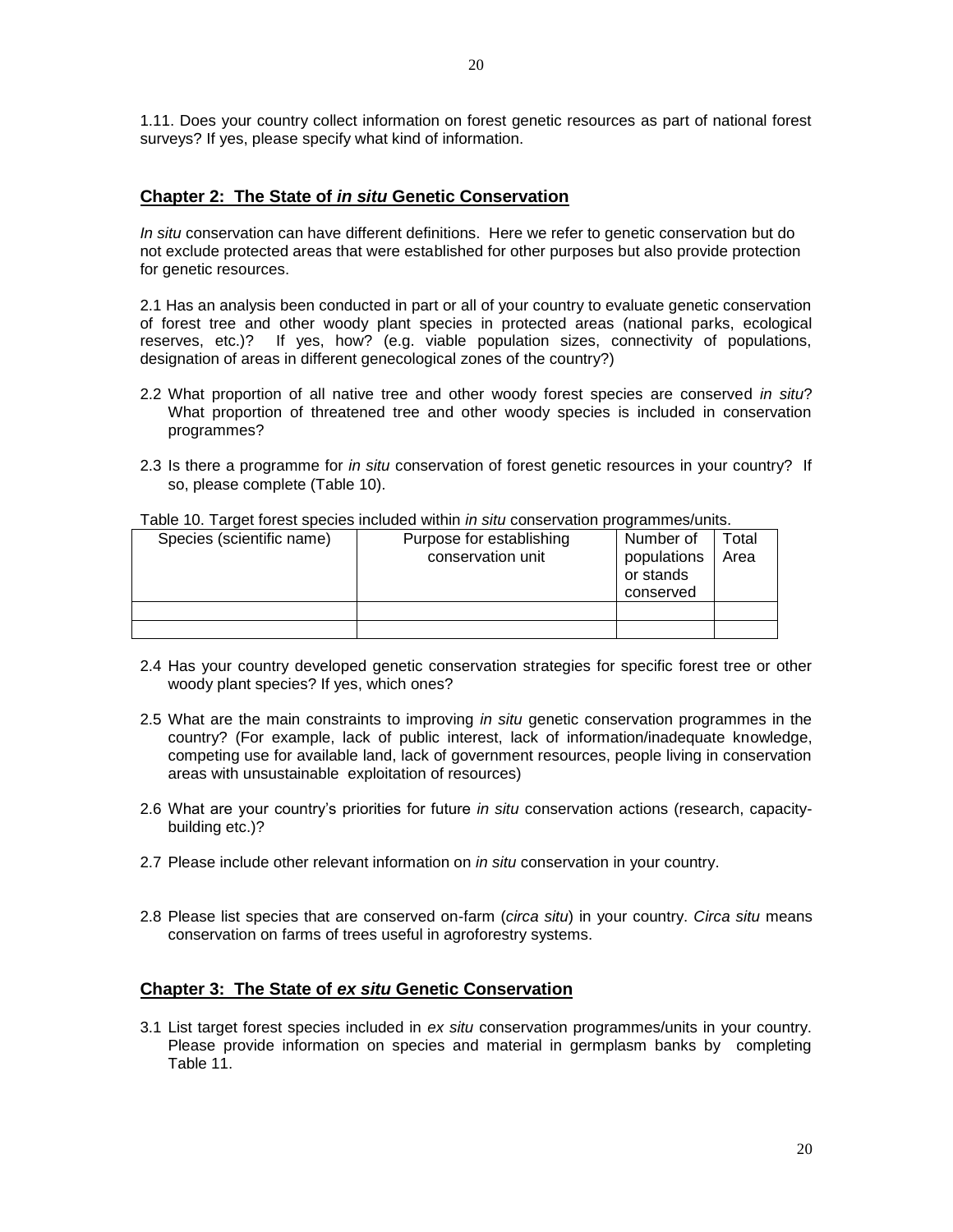Table 11 *Ex situ* conservation

| <b>Species</b>     |                                         | Field collections                                                                        |          |              |               | Germplasm bank                         |             |                     |             |
|--------------------|-----------------------------------------|------------------------------------------------------------------------------------------|----------|--------------|---------------|----------------------------------------|-------------|---------------------|-------------|
| Scientific<br>name | <b>Native</b><br>(N) or<br>exotic<br>E) | Collections,<br>provenance or progeny<br>arboreta<br>tests.<br>or<br>conservation stands |          | Clone banks, |               | In<br>(including cryo<br>conservation) | vitro       |                     | Seed banks  |
|                    |                                         | No.<br>stands                                                                            | No. acc. | No.<br>banks | No.<br>clones | No.<br>banks                           | No.<br>acc. | No.<br><b>Banks</b> | No.<br>acc. |
|                    |                                         |                                                                                          |          |              |               |                                        |             |                     |             |
|                    |                                         |                                                                                          |          |              |               |                                        |             |                     |             |
|                    |                                         |                                                                                          |          |              |               |                                        |             |                     |             |

- 3.2 What are the main constraints to improving *ex* situ conservation in the country? (Examples: lack of resources or infrastructure, field tests not protected not considered important, too many species with recalcitrant seed)
- 3.3 What are the priorities for future *ex situ* conservation actions (research, capacity- building) in your country?
- 3.4 Please include other relevant information on *ex situ* conservation in your country.

# **Chapter 4: The State of Use and Sustainable Management of Forest Genetic Resources**

4.1 What is the annual volume of seed transferred within the country and internationally? (Table 12)

| i abio 12. Oood tidrigioriod aoniootiodii) dria intoniationally annadii) |                    |                            |        |         |  |
|--------------------------------------------------------------------------|--------------------|----------------------------|--------|---------|--|
| <b>Species</b>                                                           | Volume of seed     |                            |        | Purpose |  |
| Scientific name                                                          | Native<br>$(N)$ or | International*<br>Domestic |        |         |  |
|                                                                          | exotic<br>(E)      |                            | Import | Export  |  |
|                                                                          |                    |                            |        |         |  |
|                                                                          |                    |                            |        |         |  |
|                                                                          |                    |                            |        |         |  |

Table 12. Seed transferred domestically and internationally annually (average of last 5 years).

\*International may be import or export.

- 4.2 List the species which are presently subject to tree improvement programmes. (Table 13)
- 4.3 Specify the main improvement objective (timber, pulpwood, fuel wood, non-wood products, other). (Table 13)

| <b>Species</b>     |                                            | Improvement programme objective |          |        |     |        |       |
|--------------------|--------------------------------------------|---------------------------------|----------|--------|-----|--------|-------|
| Scientific<br>name | <b>Native</b><br>$(N)$ or<br>exotic<br>(E) | Timber                          | Pulpwood | Energy | MP* | NWFP** | Other |
|                    |                                            |                                 |          |        |     |        |       |
|                    |                                            |                                 |          |        |     |        |       |
|                    |                                            |                                 |          |        |     |        |       |

\* MP: Multipurpose tree improvement program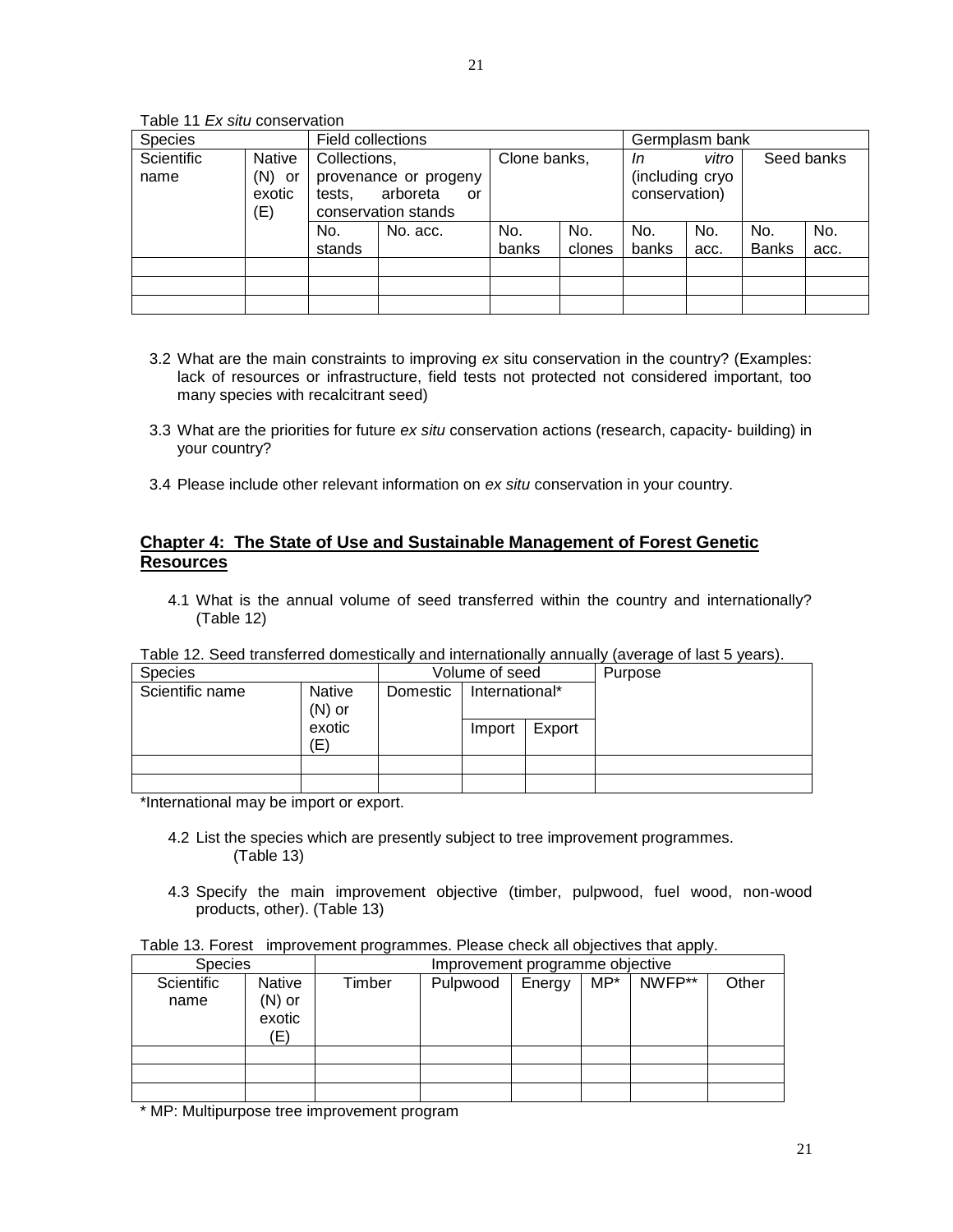\*\*NWFP: Non-wood forest product

4.4 Provide data for each species listed in question 4.2, as applicable, the number of plus trees and genetic tests. (Table 14)

#### Table 14. Tree improvement trials.

| <b>Species</b>     |                                            | <b>Plus</b> |                     | Provenance      |                  | Progenies trials   |                    | Clonal testing and         |                                   |                           |
|--------------------|--------------------------------------------|-------------|---------------------|-----------------|------------------|--------------------|--------------------|----------------------------|-----------------------------------|---------------------------|
|                    |                                            | trees*      |                     | trials          |                  |                    |                    | development                |                                   |                           |
| Scientific<br>name | <b>Native</b><br>$(N)$ or<br>exotic<br>(E) | Number      | No.<br>οf<br>trials | No. of<br>prov. | No. of<br>trials | No. of<br>families | No.<br>οf<br>tests | No. of<br>clones<br>tested | No.<br>Clo<br>nes<br>sele<br>cted | No.<br>Clon<br>es<br>used |
|                    |                                            |             |                     |                 |                  |                    |                    |                            |                                   |                           |
|                    |                                            |             |                     |                 |                  |                    |                    |                            |                                   |                           |
|                    |                                            |             |                     |                 |                  |                    |                    |                            |                                   |                           |

\* List number of plus trees if programme is beginning and only first generation seed orchards have been established.

#### Table 15. Seed orchards.

| Species (scientific name) | Seed orchards* |              |      |
|---------------------------|----------------|--------------|------|
|                           | Number         | **Generation | Area |
|                           |                |              |      |
|                           |                |              |      |
|                           |                |              |      |

\*Seed orchards are plantations specifically planted and managed for seed production, not natural seed stands.

\*\*Generation refers to  $1<sup>st</sup>$ ,  $2<sup>nd</sup>$ ,  $3<sup>rd</sup>$ , etc., breeding cycle

- 4.5 Have any information systems been established on tree breeding programmes? If yes, what information is collected and stored?
- 4.6 List species of which quantities of improved seed, pollen, scions and/or other reproductive materials can be made available, at request. (Table 16)

| Table TV. TWC OF IGDIOGRAPHY THAIGHAI AVAIIADIG. |           |                    |          |                        |              |
|--------------------------------------------------|-----------|--------------------|----------|------------------------|--------------|
| Species (scientific name)                        | vpe<br>оt | l Available<br>for | national | l Available            | tor          |
|                                                  | material  | requests only      |          | international requests |              |
|                                                  |           | Commercial         | research | commercial             | ' I research |
|                                                  |           |                    |          |                        |              |
|                                                  |           |                    |          |                        |              |

#### Table 16. Type of reproductive material available.

# **Chapter 5: The State of National Programmes, Research, Education, Training and Legislation**

#### **National Programmes**

5.1 Does your country have a national forestry programme? If yes, does the national forest programme include forest genetic resources? If yes, how are they mentioned in the programme (general terms / specific actions)?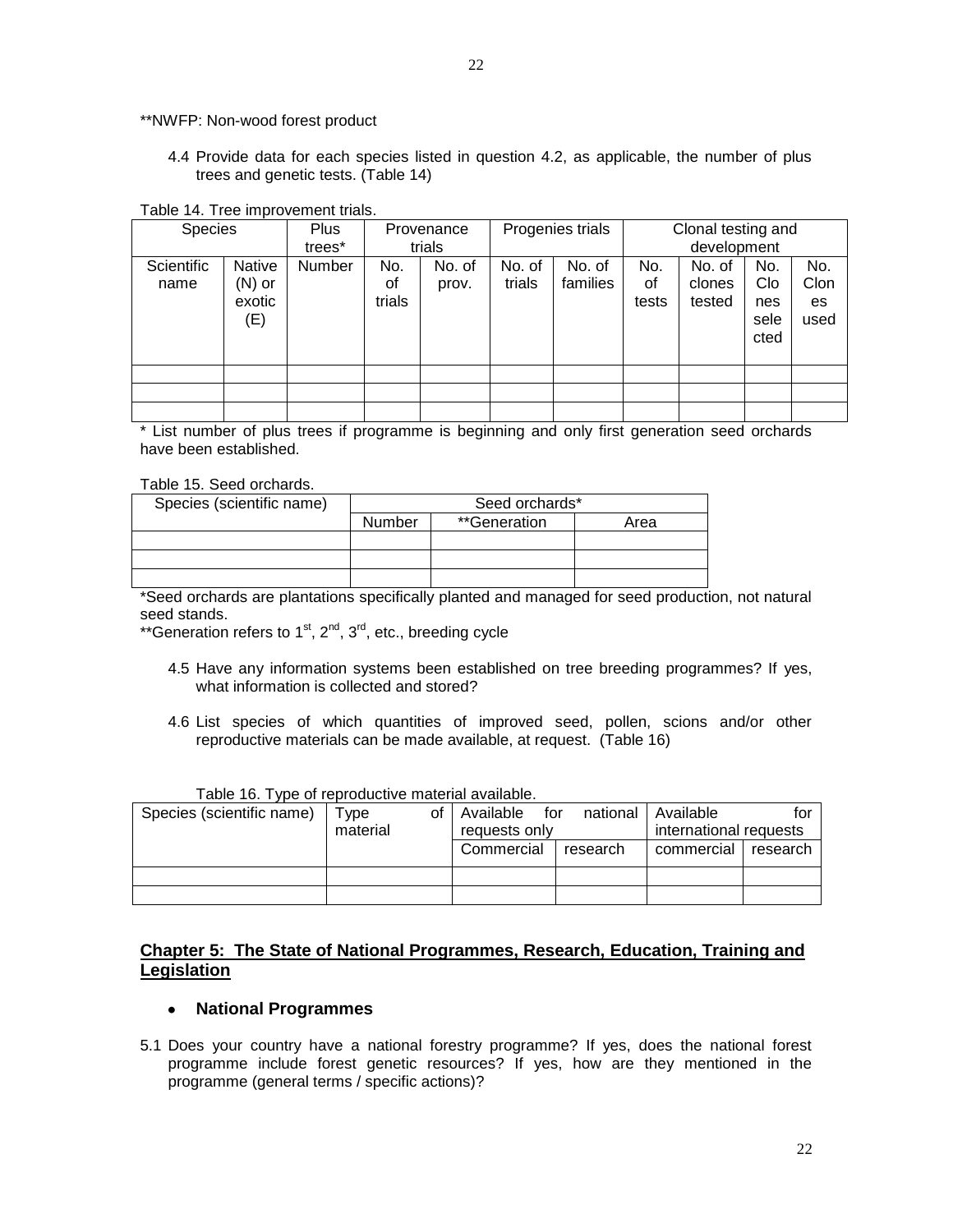5.2 List and identify the type of institutions (government, university, private, etc.) actively engaged in conservation and sustainable use of forest genetic resources. Please provide contact information. (Table 17)

| Table TT. MSututions involved with conservation and use of forest genetic resources. |                     |                        |                     |  |  |  |
|--------------------------------------------------------------------------------------|---------------------|------------------------|---------------------|--|--|--|
| Name of institution                                                                  | type of institution | activities or programs | contact information |  |  |  |
|                                                                                      |                     |                        |                     |  |  |  |
|                                                                                      |                     |                        |                     |  |  |  |
|                                                                                      |                     |                        |                     |  |  |  |

- Table 17. Institutions involved with conservation and use of forest genetic resources.
- 5.3 Has your country established a national coordination mechanism to include different institutions or a national programme for forest genetic resources?
- 5.4 If yes, describe its structure and main functions.
- 5.5 Have the trends in support for forest genetic resources changed over the past 10 years (become stronger, declined, remained about the same)? Is programme funding increasing, decreasing or stable?

#### **Research, Education and training**

- 5.6 Estimate the budget allocated to forest genetic resource research in the country. What proportion of the forestry budget goes to forest genetic resources?
- 5.7 In which courses and universities and forest genetic resources explicitly covered in your country? At Bachelor's level? Masters? PhD?
- 5.8 What are your country's needs and priorities for research, education and training to support the conservation and sustainable use of forest genetic resources?

#### **National Legislation:**

- 5.9 What legislation or regulations that are relevant to forest genetic resources (phytosanitary, seed production, community rights, patent legislation, other) exist in your country?
- 5.10 Has your country established a legal framework for forest genetic resources strategies, plans and programmes? If yes, describe the framework.
- 5.11 What are the identified needs in your country for developing or strengthening forest genetic resources legislation? (Table 18)

| <b>Needs</b>                     |                | <b>Priority level</b> |          |      |
|----------------------------------|----------------|-----------------------|----------|------|
|                                  | Not applicable | Low                   | Moderate | High |
| Improve forest genetic resources |                |                       |          |      |
| legislation                      |                |                       |          |      |
| Improve reporting requirements   |                |                       |          |      |
| Consider sanction for<br>non-    |                |                       |          |      |
| compliance                       |                |                       |          |      |
| Create forest genetic resources  |                |                       |          |      |
| targeted regulations             |                |                       |          |      |
| Improve effectiveness of forest  |                |                       |          |      |
| genetic resources regulations    |                |                       |          |      |
| Enhance cooperation<br>between   |                |                       |          |      |

Table 18. Needs for developing forest genetic resources legislation.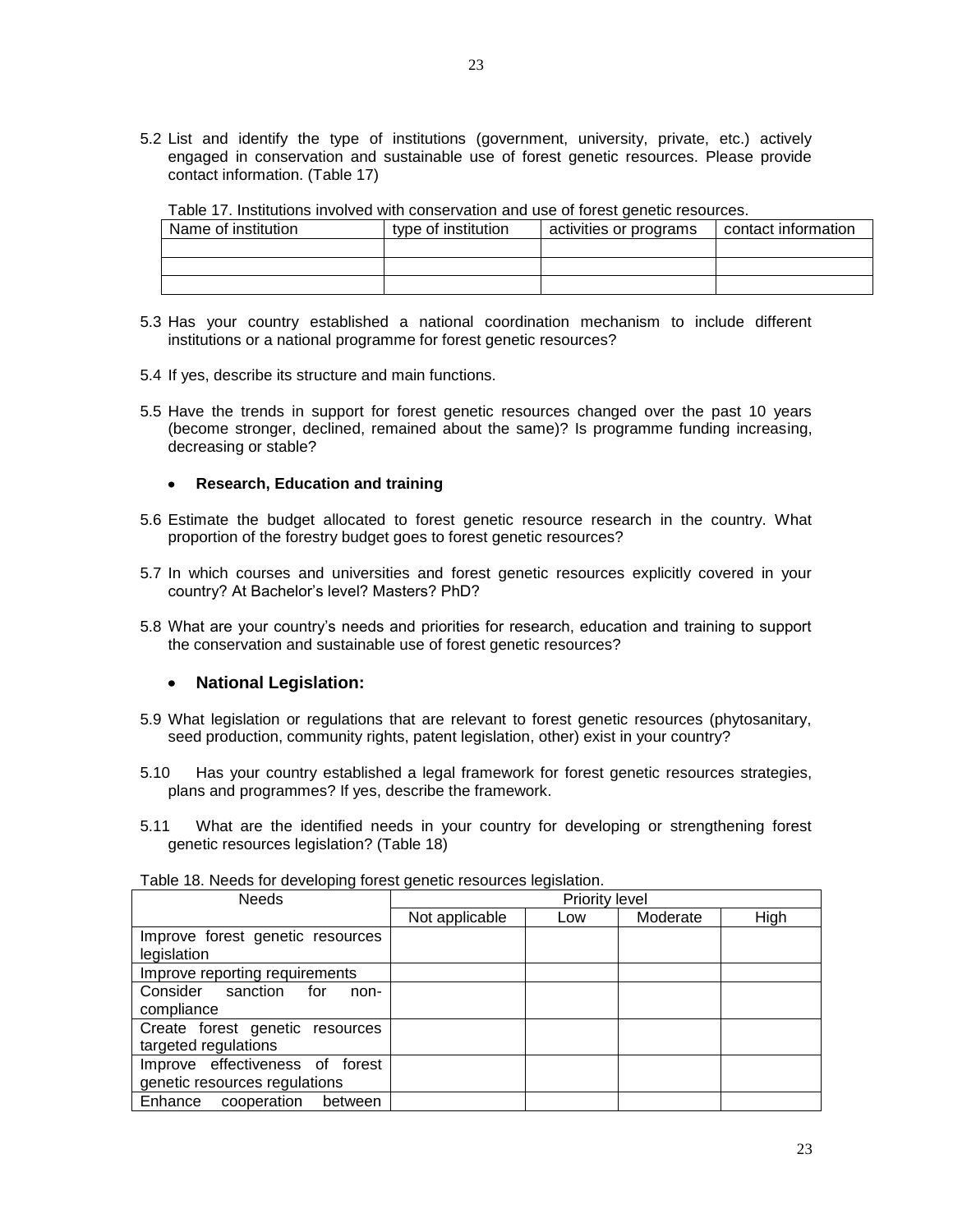#### $\bullet$ **Public awareness:**

- 5.12 What initiatives are necessary for greater visibility for forest genetic resources in your country?
- 5.13 Has your country developed any specific awareness programme for forest genetic resources? If so, describe it and any products obtained.
- 5.14 What are your country's needs and priorities for raising awareness of forest genetic resources issues? Table 19

#### Table 19. Awareness raising needs.

| <b>Needs</b>                                                   | <b>Priority level</b> |     |          |      |
|----------------------------------------------------------------|-----------------------|-----|----------|------|
|                                                                | Not applicable        | Low | Moderate | High |
| forest<br>Prepare targeted<br>genetic<br>resources information |                       |     |          |      |
|                                                                |                       |     |          |      |
| genetic<br>Prepare targeted<br>forest                          |                       |     |          |      |
| resources communication strategy                               |                       |     |          |      |
| Improve access to forest<br>qenetic                            |                       |     |          |      |
| resources information                                          |                       |     |          |      |
| Enhance forest genetic resources<br>training and education     |                       |     |          |      |
| Improve understanding of benefits and                          |                       |     |          |      |
| values of forest genetic resources                             |                       |     |          |      |
| Other (Specify)                                                |                       |     |          |      |

# **Chapter 6: The State of Regional and International Agreements and Collaboration**

#### **International agreements**  $\bullet$

Information will be retrieved from official sources regarding international agreements, treaties, conventions, or trade agreements relevant to the sustainable use, development and conservation of forest genetic resources that your country has signed.

6.1. Briefly describe the impact of any international conventions, treaties or agreements that your country has signed with regard to the conservation and sustainable use of forest genetic resources in your country. (For example CBD, CITES)

#### **International Collaboration**

- 6.2. Describe your country's current international collaboration
- 6.3. What regional, sub-regional, forest genetic resources-based or thematic networks for forest genetic resources does your country participate in? (Table 21)

Table 21. Overview of the main activities carried out through networks and their outputs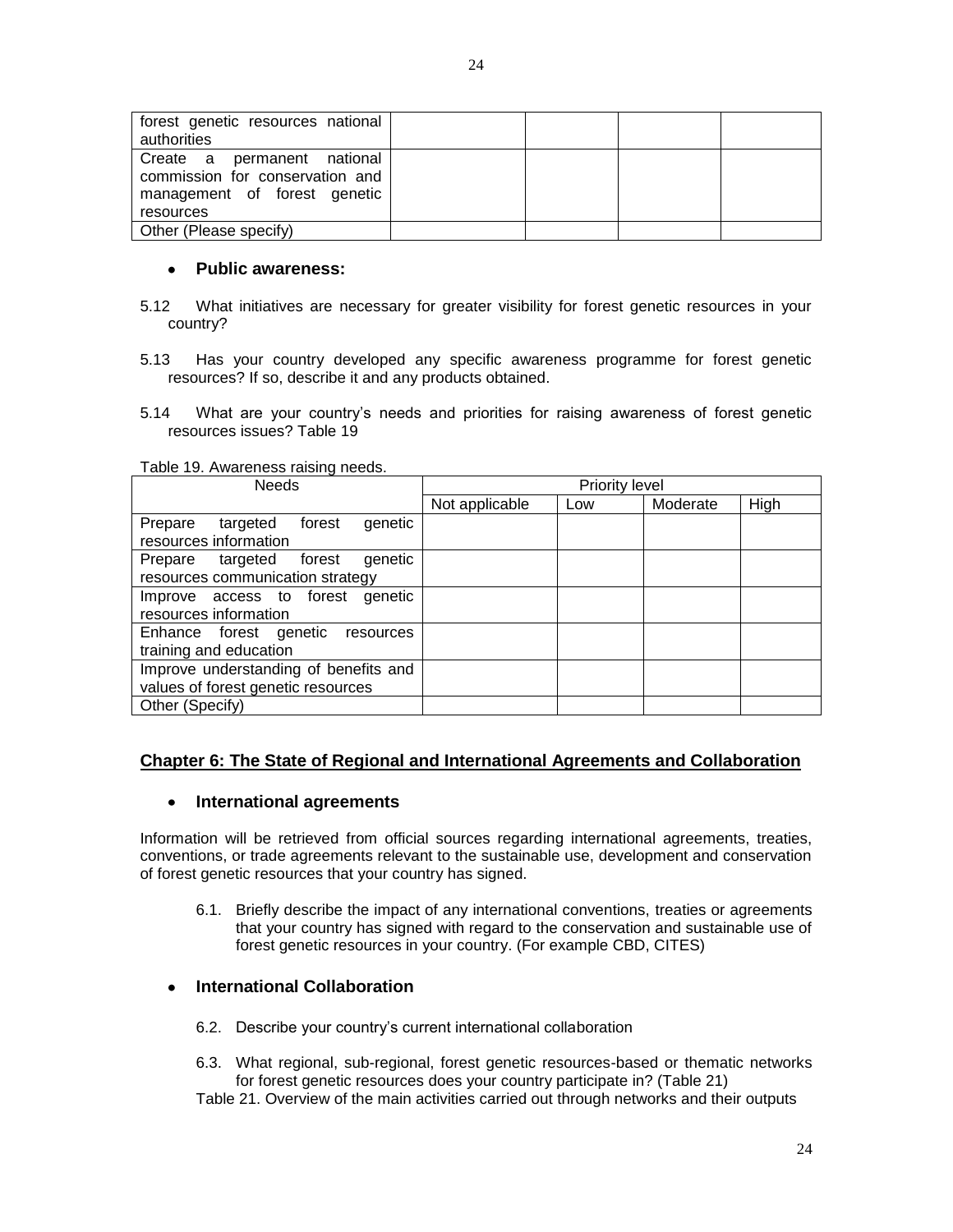\* Examples of activities:

- Information exchanges

- Development of technical guidelines

- Development of shared databases
- Establishment of genetic conservation strategies
- Germplasm exchange
- Elaboration, submission and execution of joint research projects.
- Other. (Please specify)
- 6.4. What are your country's needs and priorities for future international collaboration? (Table 20)

| Table 20. Requirements for international collaboration and networking |
|-----------------------------------------------------------------------|
|-----------------------------------------------------------------------|

| <b>Needs</b>                                      | Level of priority |     |        |      |
|---------------------------------------------------|-------------------|-----|--------|------|
|                                                   | <b>Not</b>        | Low | Medium | High |
|                                                   | applicable        |     |        |      |
| Understanding the state of diversity              |                   |     |        |      |
| Enhancing in situ management and conservation     |                   |     |        |      |
| Enhancing ex situ management and conservation     |                   |     |        |      |
| Enhancing use of forest genetic resources         |                   |     |        |      |
| Enhancing research                                |                   |     |        |      |
| Enhancing education and training                  |                   |     |        |      |
| Enhancing legislation                             |                   |     |        |      |
| Enhancing information management and<br>earlv     |                   |     |        |      |
| warning systems for forest genetic resources.     |                   |     |        |      |
| Enhancing public awareness                        |                   |     |        |      |
| Any other priorities for international programmes |                   |     |        |      |

# **Chapter 7: Access to Forest Genetic Resources and Sharing of Benefits Arising out their Use**

- **Access to forest genetic resources:**
- 7.1 Are there any regulations with respect to access and benefit sharing of forest genetic resources in your country?

7.2 Does any legislation in your country limit access and movement of forest genetic resources into or out of the country?

7.3 If yes, what can be done to improve access?

#### **Sharing of benefits arising out of the use of forest genetic resources:**

- 7.4 Has your country established mechanisms for recognizing intellectual property rights related to forest genetic resources? If so, please specify.
- 7.5 Has your country established mechanisms of sharing benefits arising out of the use of forest genetic resources? If so, please specify.